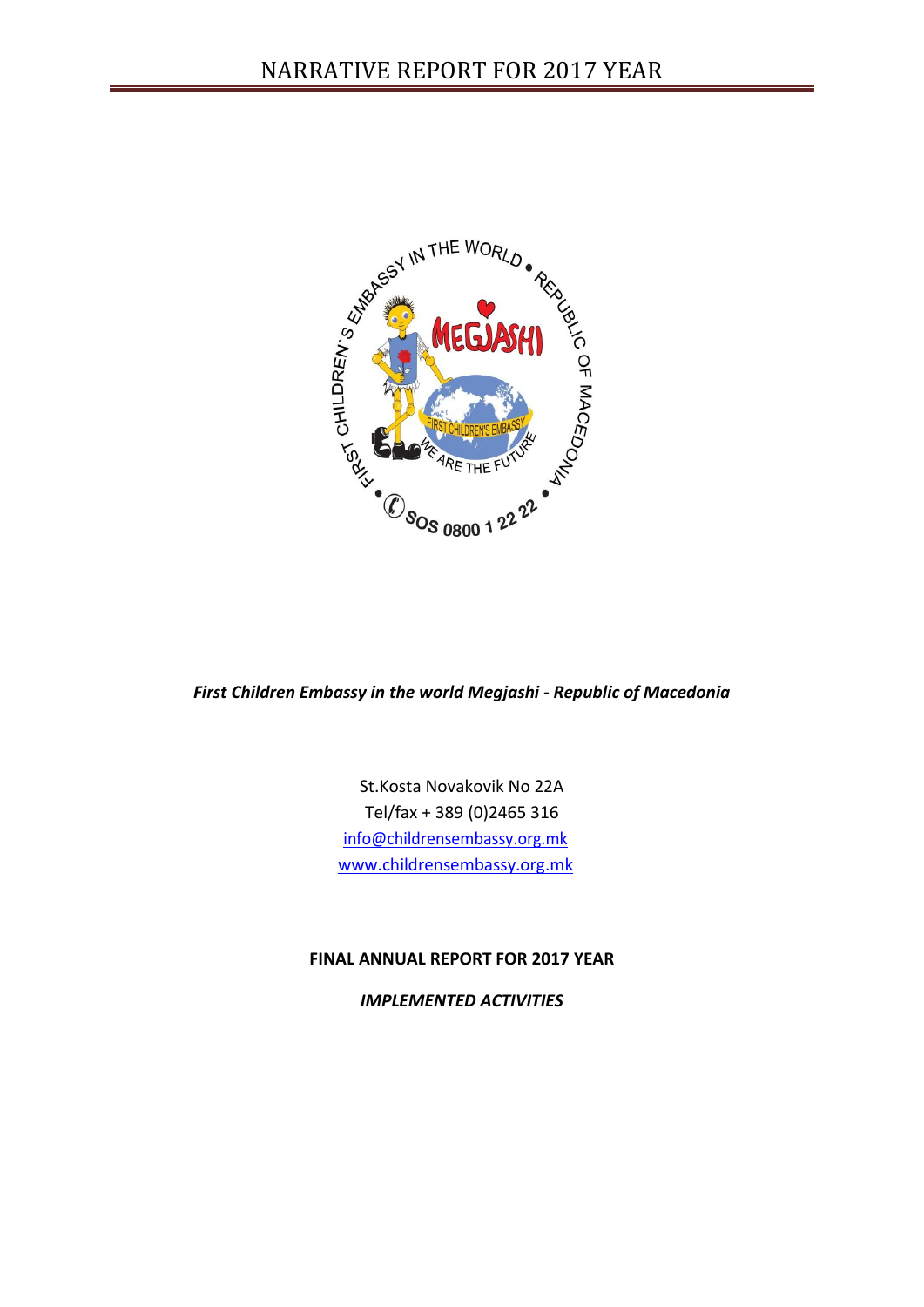## **CONTENTS**

- **1. DIRECT SUPPORT SERVICES FOR CHILDREN AT RISK** 
	- **1.1 SOS helpline for children and youth 0800 1 2222 (free line)**
	- **1.2 Psycho-social supporting service**
	- **1.3 Service material support to socially disadvantaged families**
- **2. PEACE EDUCATION PROGRAME**
- **3. SE EUROPE TRANSLATIONAL CSO COALITION FOR WOMEN AND CHILD PROTECTION AGAINST HUMAN TRAFFICKING AND GENDER-BASED VIOLENCE-STOP**
- **4. EMPOWERING THE CHILD'S STRENTHS FOR VIOLENCE PREVENTION**
- **5. IMPLEMENTATION OF THE CONVENTION ON THE RIGHTS OF THE CHILD IN THE REPUBLIC OF MACEDONIA**
- **6. CIVICA MOBILITAS - INSTITUTIONAL GRANT**
- **7. FUNDRAISING ACTIVITIES**
- **8. LET'S TAKE THE RIGHTS IN OUR HAND!**
- **9. SUPPORT OF INITIATIVES**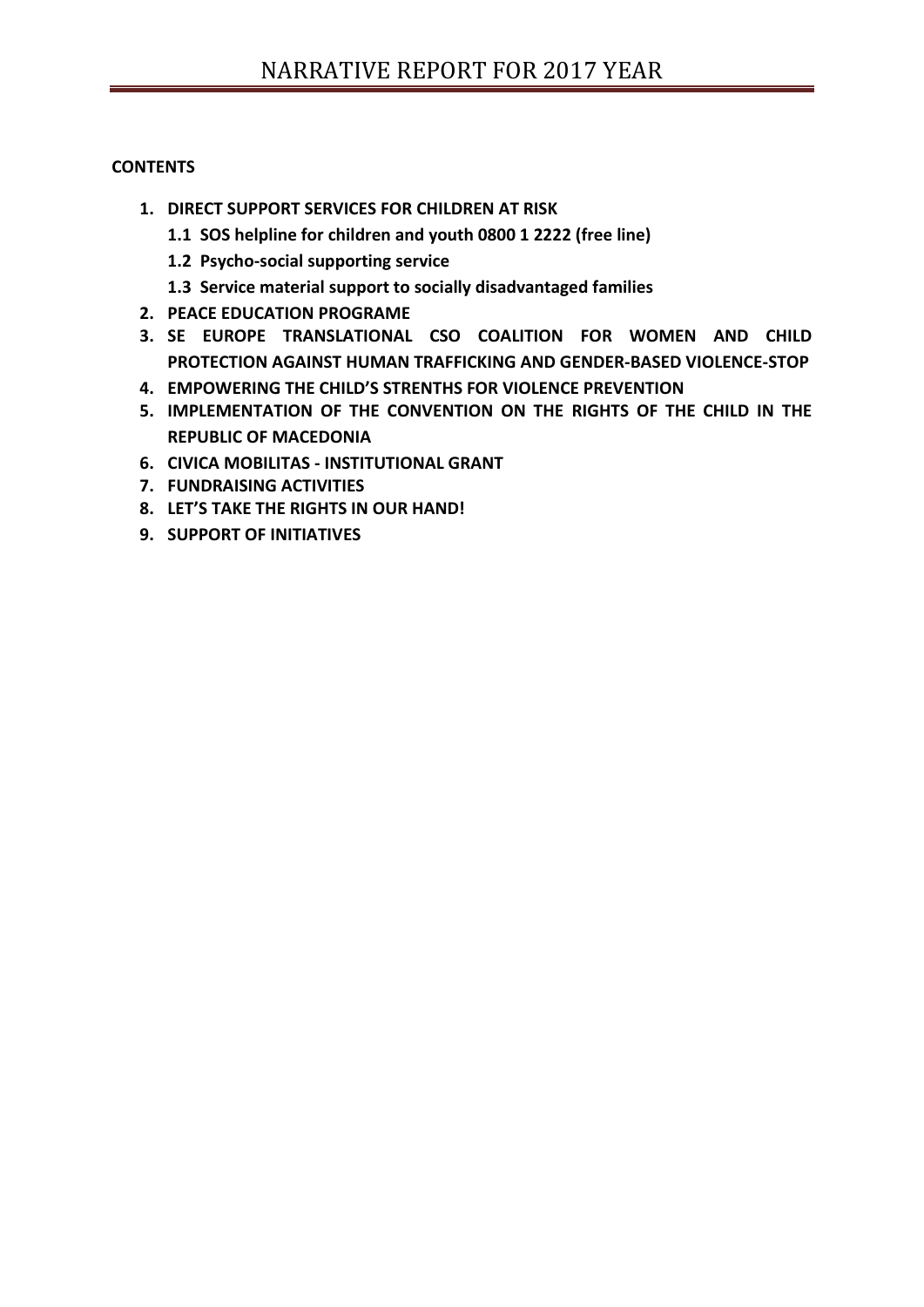## **1. DIRECT SUPPORT SERVICES FOR CHILDREN AT RISK**

- SOS helpline for children and youth 0800 1 22 22
- Psycho-social supporting service
- Service material support to socially disadvantaged families

## **1.1 SOS helpline for children and youth 0800 1 2222 (free line)**

**Target group:** children in risk, families in risk, parents

**Duration**: continuous

**.** 

## **SOS helpline for children and youth 0800 1 22 22**

In the period from November 2016 till November 2017 on the SOS phone for children and youth 98 contacts**<sup>1</sup>** have been registered, and with which an additional communication has been established including the initial call – 233 times. The additional communication has been done with the purpose of inform the callers what measures have been taken by our side, what are the answers from the competent institutions, and their reports to us for the changes regarding the reported case.

The total number of registered calls in the given period is 98. From them, only 4 callers are children that have called to receive information about their rights, to receive information regarding some of their current problems that they face, or to report a suspicion about a possible violation of their rights.

On the basis of this information that we have received for possible violation of children's rights which are structured according to the number of children involved in these cases, the total number is 124 children where there is a suspicion about the possible violation of any of their rights. The data tells that the violation of the children's rights in the divorce process is one of the biggest problems which the children and their families meet. This data suggest the fact that better regulation of the family relationships is required and it also needs bigger attention and support from the competent institutions with the purpose of prevention of additional violation of the children's rights.

As most characteristic data that can be taken out for the children that are included in the reported cases, for possible violation of their rights, registered in the FCEW – Megjashi are:

 Divorce processes - 47 children have been potential victims of their rights in the process of divorcing between their parents.

 $1$  The contacting is being done by direct calls to the SOS phone line for children and youth 0800 1 2222, the land line of the FCEW – Megjashi 02 / 2465-316, by the e-mail [sos@childrensembassy.org.mk,](mailto:sos@childrensembassy.org.mk) by the social networks and by direct meetings in our office.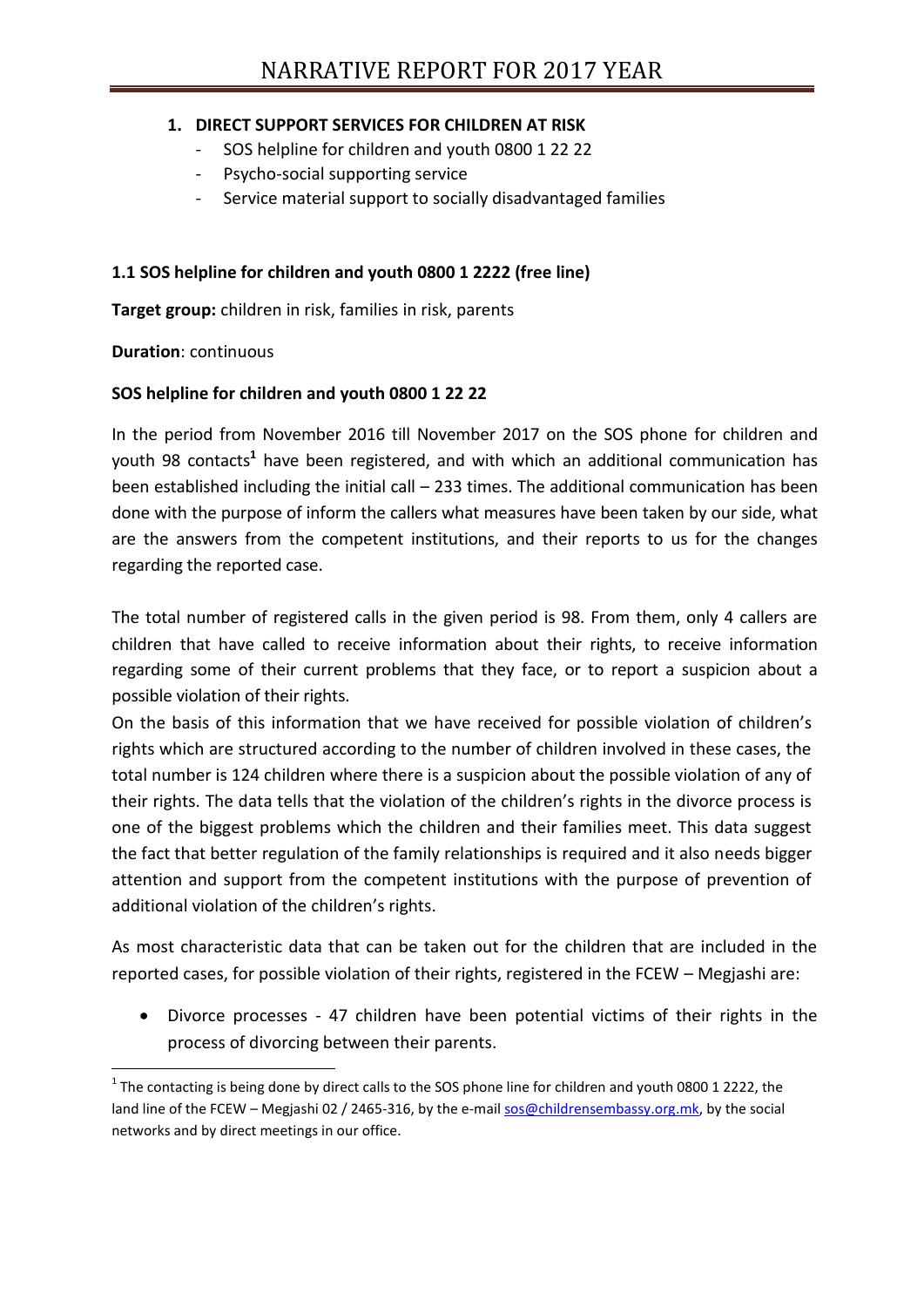- Family Violence **-** 36 children from the total number of children potential victims have been unprotected and exposed to violence in their families.
- *More information about the working of the SOS phone line and the reported cases is available at the Annual report of SOS phone line.*

## **1.2. Psycho-social support**

The FCEW Megjashi in the period between November 2016 and November 2017 realized meetings requested by concerned parents, children, and/or youth. The meetings were mostly connected with the free legal service or they referred to the psychological consultation. The additional contacts with the callers were realized through direct meetings, but at the same time the callers which wanted to talk additionally for certain problem they came directly to our offices.

## **1.3. Service for material support for socially disadvantaged families**

- Providing food the food for children is provided by donation of the business sector, other donors and projects.
- Acceptance and distribution of clothes and shoes

The First children's embassy in the world Megjashi accepts and distributes used clothes from citizens. Many citizens have practice their used clothes, shoes, and more to donate to the Megjashi. Children and their families who need this type of support, can come every day from 08:00 to 15:00, and take what they need.

## **2. PEACE EDUCATION PROGRAM**

**The project goal/program:** The project aims and objectives are: through promoting peace and non-violence as a fundamental value in the educational system to indicate the need for more intensive incorporation of peace education in school curricula.

**Target group:** this project first was implemented in three high schools in Skopje: gymnasium "Nikola Karev", Zdravko Cvetkovski and "D-r Pance Karadjozov". In period 2013-2016 we expanded this program in some new high schools in and out of Skopje, for example "Vanco Prke" in Vinica, "Vlado Tasevski", "Arsenij Jovkov" and in "Zef Lush Marku" in Skopje, in Debar "Zdravko Cocovski", "Koco Racin" – Veles, high school in Gostivar "Gostivar" and "Shaip Jusuf" from Skopje.

## **The duration of the project/programme:** 2011-2018 with possibility of extension

**The overall budget**: in 2017: 59.887,40 EUR.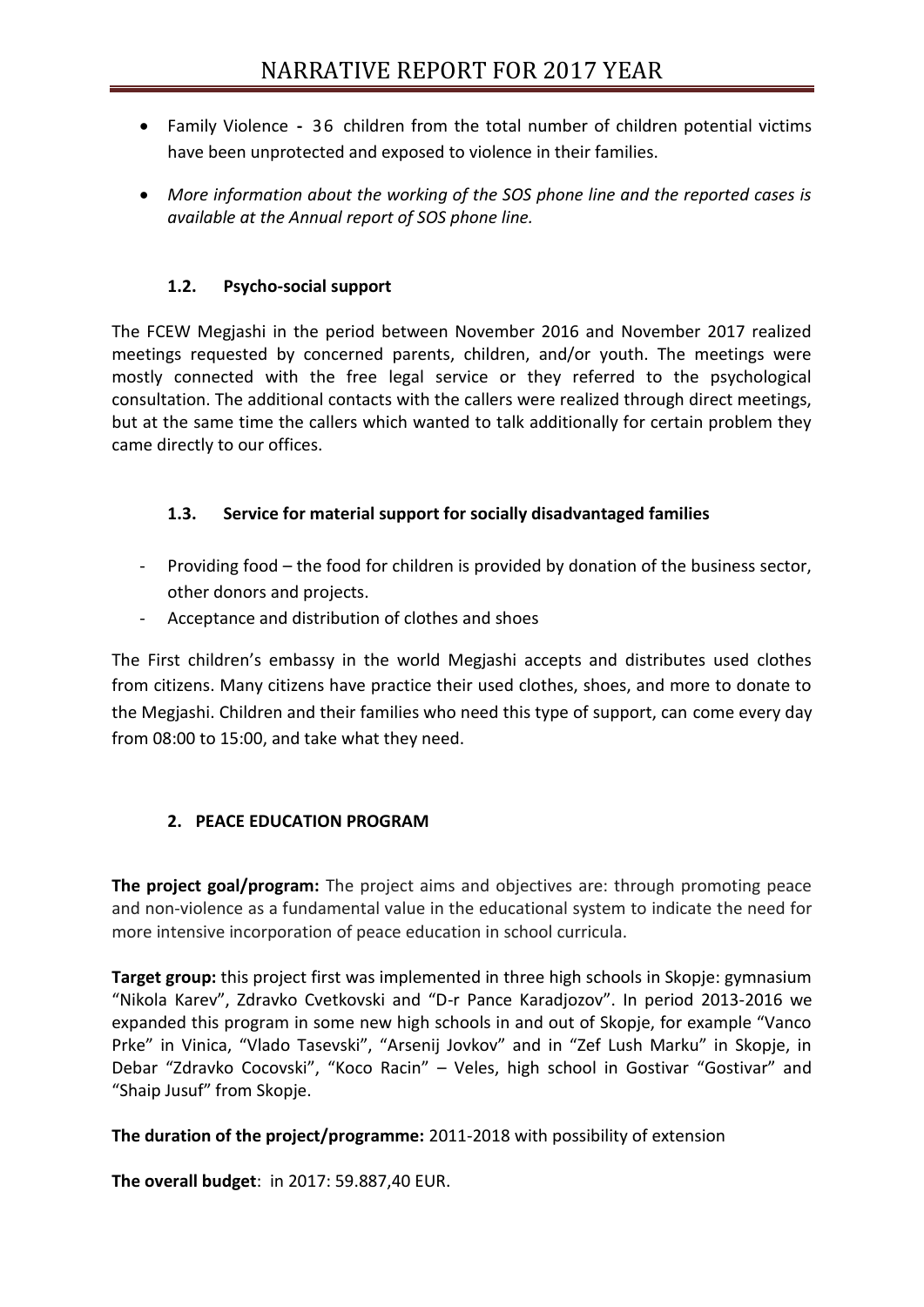**The donator:** All costs associated with the project are provided by the First Children Embassy in the World Megjashi thanks to financial support from the German Federal Ministry for Economic Cooperation and Development.

## **Activities conducted in 2017:**

| 14-18.01.2017 | Basic Training for Peace Education, Berovo                                                                                                                                                                                                                                                                                                                                                                                              |
|---------------|-----------------------------------------------------------------------------------------------------------------------------------------------------------------------------------------------------------------------------------------------------------------------------------------------------------------------------------------------------------------------------------------------------------------------------------------|
| 08.02.2017    | Workshop for Basic Introduction in high school "Shaip Jusuf", Skopje                                                                                                                                                                                                                                                                                                                                                                    |
| 20.02.2017    | Monitoring a workshop in high school: "Zef Lush Marku", Skopje                                                                                                                                                                                                                                                                                                                                                                          |
| 23.02.2017    | Workshop for communication in high school "Shaip Jusuf", Skopje                                                                                                                                                                                                                                                                                                                                                                         |
| 24.02.2017    | Workshop Leadreship, Skopje                                                                                                                                                                                                                                                                                                                                                                                                             |
| 27.02.2017    | Press conference, official start of the champagne "From Macedonia and "The<br>week of solidarity with the children, refugees from Syria", 27.02.2017-<br>05.03.2017                                                                                                                                                                                                                                                                     |
| 09.03.2017    | Workshop Leadreship, Skopje                                                                                                                                                                                                                                                                                                                                                                                                             |
| 10.03.2017    | Macedonia with love for Aleppo, fundraising activity in front of Mosque at the<br>Old Bazar, Legis and Megjashi, Skopje                                                                                                                                                                                                                                                                                                                 |
| 24.03.2017    | Macedonia with love for Aleppo, fundraising activity, humanitarian action<br>Gostivar, Legis and Megjashi                                                                                                                                                                                                                                                                                                                               |
| 31.03.2017    | Macedonia with love for Aleppo, ffundraising activity, Humanitarian action,<br>Veles                                                                                                                                                                                                                                                                                                                                                    |
| 06.04.2017    | In the high school " Shaip Jusuf" a sport activity was held on the occasion of<br>the International Day of Sports. Joint sport activity was done with the<br>students of the school "Shaip Jusuf" and the students of the high school "<br>Arsenij Jovkov". The professors of physical education from both schools who<br>are involved in the Peace education program were at the same time initiators<br>and organizers of this event. |
| $24. -$       | Workshops for making origami (within the framework of the press                                                                                                                                                                                                                                                                                                                                                                         |
| 28.04.2017    | conference). Origami workshops was offered to students based on inside<br>overview of teacher involved in PEP.                                                                                                                                                                                                                                                                                                                          |
| 26.04.2017    | Press/Promotion of the brochure Peace Education Activity Shools Report<br>2011-2016                                                                                                                                                                                                                                                                                                                                                     |
| 29.04.2017    | On the occasion of the 25 <sup>th</sup> anniversary of the FCEW Megjashi was made a<br>documentary film of five minutes.                                                                                                                                                                                                                                                                                                                |
| $09. -$       | Training, Crises management - the role of teachers in the decreasing tensions                                                                                                                                                                                                                                                                                                                                                           |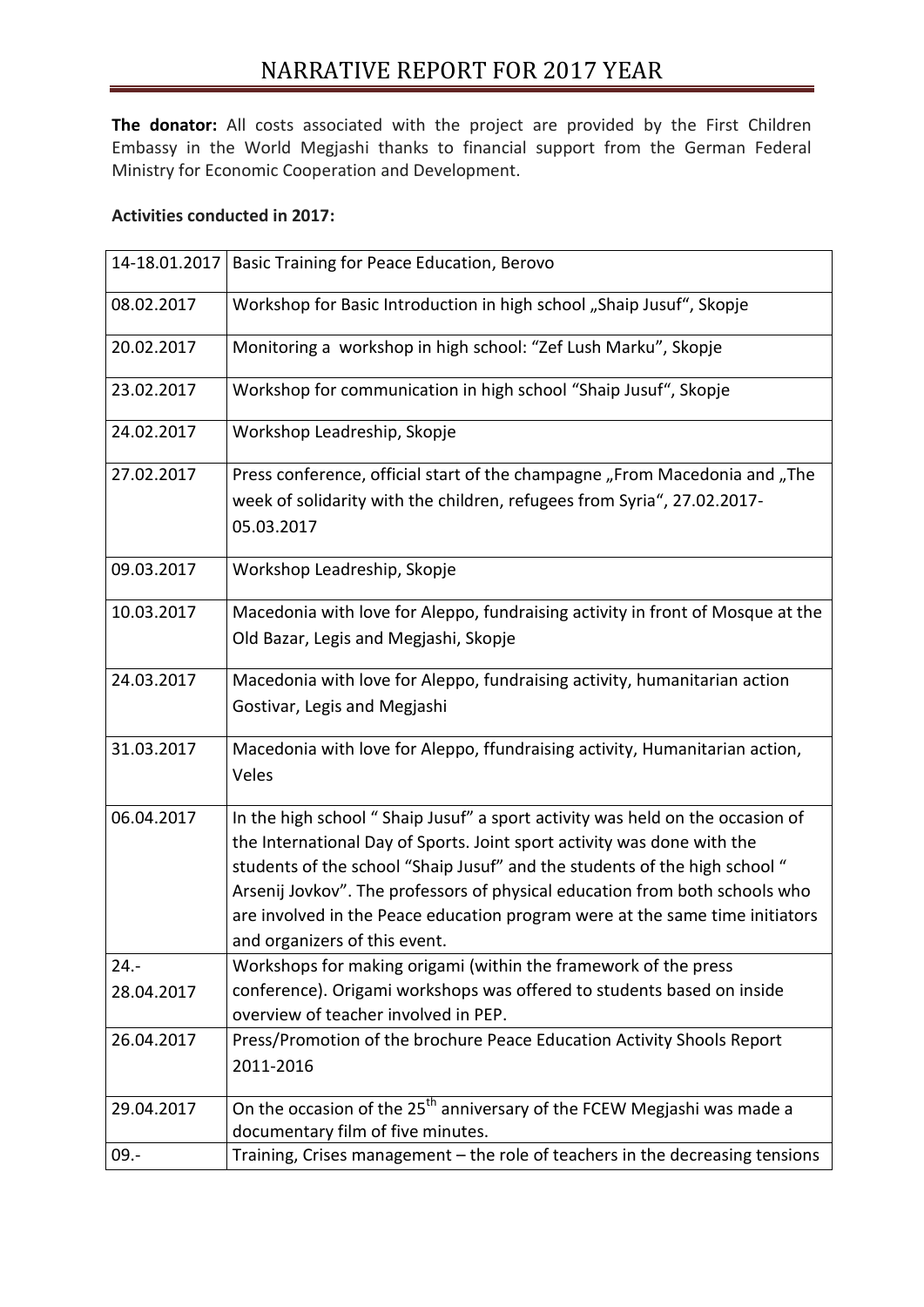| 12.05.2017    | and transforming conflicts in schools                                           |
|---------------|---------------------------------------------------------------------------------|
| $18. -$       | Workshop/preparing Peace education application, regional coordinator office,    |
| 19.05.2017    | Skopje                                                                          |
| 24.06.2017    | Press conference/Closure of campaign, Macedonia with love for Aleppo,           |
|               | Public room, Skopje, Sharing experience from delivering humanitarian aid to     |
|               | refugee children without parents in camps on Turkey - Syria border              |
| $27. -$       | Training, Crises management – the role of teachers in the decreasing tensions   |
| 30.06.2017    | and transforming conflicts in schools, Kichevo                                  |
| $20. -$       | Training "Peace education and ecology – planning activities for 21 September    |
| 22.08.2017    | World Peace Day", Kichevo                                                       |
| 22-24.08.2017 | Training "Gender sensitization and LGBT knowledge", Kichevo                     |
| 12-14.09.2017 | Training, "Activities for September 21 - toward institutional support", Kichevo |
| 21.09.2017    | Peace Marchs and a set of different events marking International Peace Day in   |
|               | Skopje, Veles, Gostivar, Vinica, Debar                                          |
| 12.12.2017    | Humanitarian organization on the high school in Debar                           |

## **Achievements**

The PEP team continuously nourishes good relations with teachers through regular meetings or Facebook group, Viber, e-mail, phone etc. Support for conducting activities for 21 September was also offered, as well as mentoring or implementing different activities. The range of peace activities conducted by teachers differs from school to school. So does the number of teachers who are active in implementing peace activities. Most of the teachers need and require more support and mentorship from the PEP team. In terms of training program: PEP continues to offer tailor made trainings depending on the context. Training ,,Activities for September 21 - toward institutional support" was organized for representatives of managerial structures or professional services of the schools and for members of departments for education in the municipalities where schools administratively belong in order to achieve greater school and institutional support for activities for 21 September.

PEP team prepared certificate and awards for students for different contests, purchased materials for activities for some schools, contacted school managerial structure and municipalities etc. live streamed Peace march in Vinica and were present in Veles on Peace march.

After the violence in Macedonian parliament as a prompt reaction, two tailor made trainings on Crises management, "Crises management – the role of teachers in decreasing tensions and transforming conflicts in schools" were done. Those trainings offered rethinking and building models of (immediate) reaction to social context, with accent on nonviolence and possibilities for reacting nonviolently through Peace education spaces.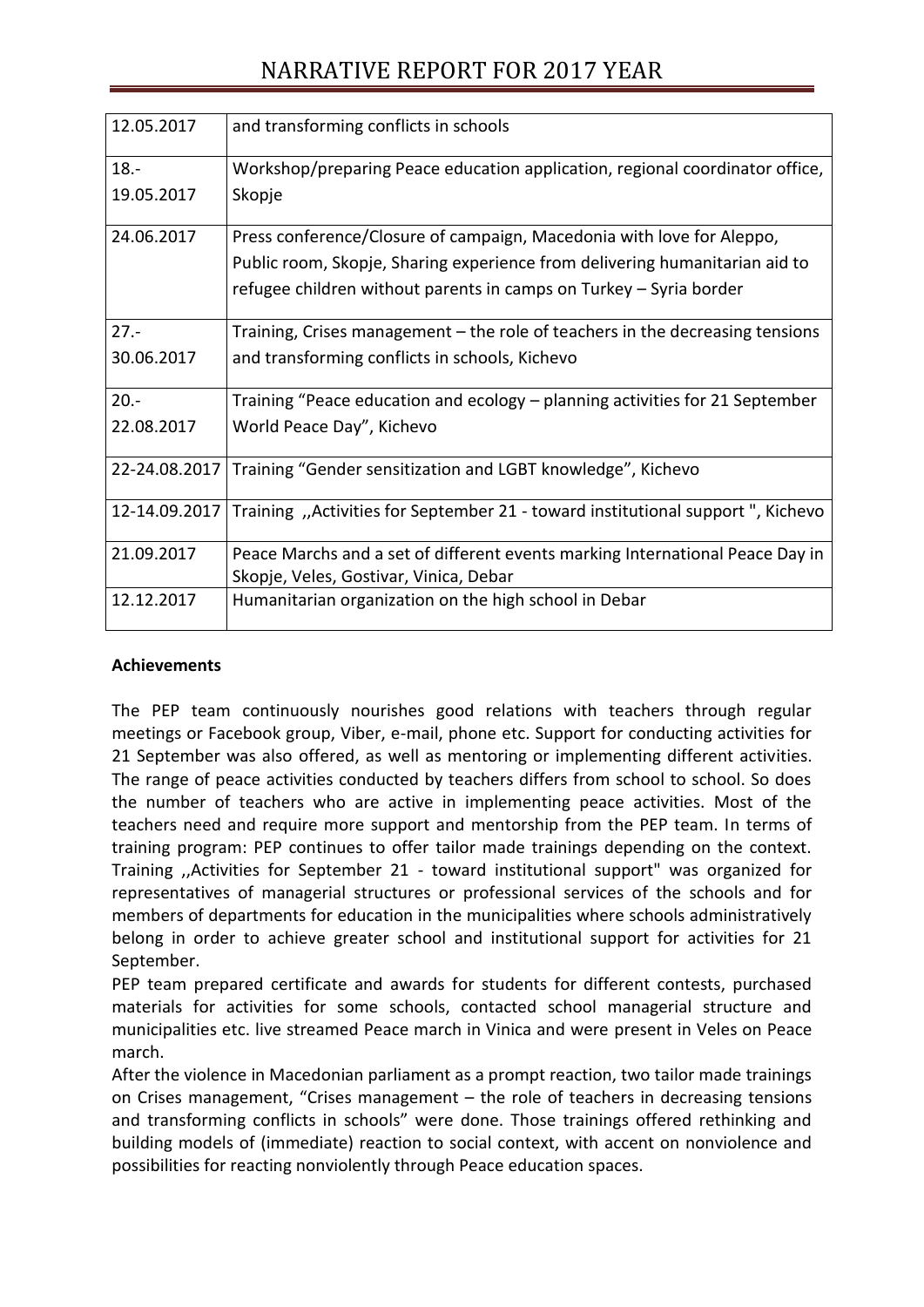Managerial structures from schools engaged in PEP (ex. Gostivar, Vinica) attended several training and workshops in 2017. Basic training for Peace education for representatives from Ministry of Education and Sience and other institutions and municipalities was organized (municipality Butel, Vinica, Cair and members of education departments).

In terms of cooperation with other partner NGOs, Megjashi has during the reporting period (2017) cooperated with:

- UNHCR, Macedonian Helsinki Committee and other NGOs concerning problems of refugees from Kosovo
- NGO "Legis",organized campaign "Macedonia with Love for Aleppo" and "Week of solidarity with the Syrian refugee children" – raising awareness campaign in national level. Also in partnership with IHH humanitarian organization from Turky, on the occasion of  $20<sup>th</sup>$  June – The World Refugee Day, the representatives of "Legis" and "Megjashi" went to Turkey to distribute humanitarian aid to children without parents and parental care in camps in Hatay, near Syrian border.
- Friedenskreis, Halle, Germany, volunteer from Friedenskreis is working in Megjashi on international voluntary services.
- NGO "Friend is not a target" (Republic of Serbia), Memorandum of Cooperation is singed.
- Megjashi supported parents and teachers from school in v. Klukovec regarding bad condition of the school

# **Links:**

<http://play.mrt.com.mk/play/6103>

<http://tv21.tv/mk/?p=120065>

[http://plusinfo.mk/vest/106223/megjashi-i-legis-organiziraat-nedela-na-solidarnost-so-](http://plusinfo.mk/vest/106223/megjashi-i-legis-organiziraat-nedela-na-solidarnost-so-decata-begalci)

[decata-begalci](http://plusinfo.mk/vest/106223/megjashi-i-legis-organiziraat-nedela-na-solidarnost-so-decata-begalci)

[http://aa.com.tr/mk/балкан/](http://aa.com.tr/mk/балкан/-недела-на-солидарност-со-сириските-деца-бегалци-во-македонија/760123)-недела-на-солидарност-со-сириските-деца-бегалци-во[македонија/760123](http://aa.com.tr/mk/балкан/-недела-на-солидарност-со-сириските-деца-бегалци-во-македонија/760123)

<http://mia.mk/mk/Inside/RenderSingleNews/52/133587542>

<https://www.youtube.com/watch?v=9mmmhWcwWOA>

https://www.youtube.com/watch?v=tGGlSa2IsAQ

<https://www.youtube.com/watch?v=AQzr6x0yIV4&feature=youtu.be>

<https://www.youtube.com/watch?v=xgthzHMT8WU>

<https://www.youtube.com/watch?v=oIVrtlZjOoo>

<https://www.youtube.com/watch?v=Oeg1oGc4ce0>

<http://mia.mk/mk/Inside/RenderSingleNews/52/133595872>

<https://www.youtube.com/watch?v=p0SMFBM33nM&feature=youtu.be>

<https://www.youtube.com/watch?v=PYdkXDMO3bQ&feature=youtu.be>

<https://www.youtube.com/watch?v=sdA7yYjzFY4>

<https://www.facebook.com/TvGlobi/videos/610144889181532/>

<https://www.youtube.com/watch?v=M6hYZgtcuNA>

<https://www.youtube.com/watch?v=VcNe32Jlke0>

[https://www.youtube.com/watch?v=epWnA9k7-\\_k](https://www.youtube.com/watch?v=epWnA9k7-_k)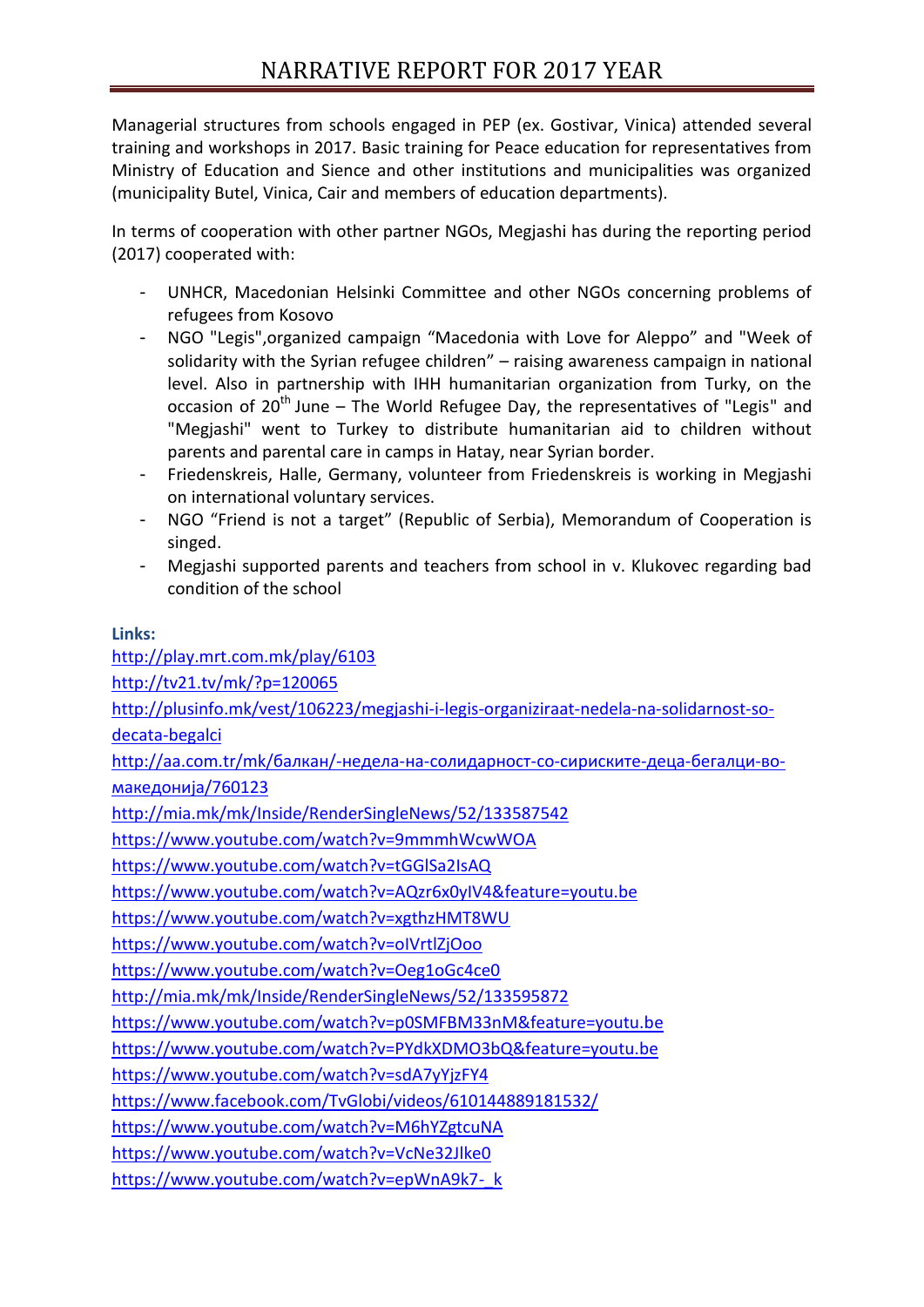| https://www.facebook.com/megjashi/videos/1454181394647799/                             |
|----------------------------------------------------------------------------------------|
| https://www.facebook.com/megjashi/videos/1455507421181863/                             |
| https://www.facebook.com/AlsatMTelevision/videos/542208136115412/?hc ref=ARS7 LA       |
| <u>D-</u>                                                                              |
| oD8uIm8TyjYNiJ8vjawJUw2HVay1ZiTdoY6lp2WgqF17m35v4NZWLyBFrg&fref=gs&hc locatio          |
| $n =$ group                                                                            |
| https://www.facebook.com/megjashi/videos/1498094626923142/                             |
| http://www.mia.mk/mk/Inside/RenderSingleNews/134/134015397                             |
| http://makfax.com.mk/daily-news/                                                       |
| https://www.facebook.com/megjashi/videos/1518045044928100/                             |
| https://www.facebook.com/megjashi/videos/1517694294963175/                             |
| https://www.facebook.com/megjashi/videos/1516403085092296/                             |
| https://youtu.be/HS Brk-78Bk                                                           |
| http://gostivarpress.mk/gimnazijaltsite-silni-novogodishni-poraki-humanitarna-aktsija/ |
| http://a1on.mk/archives/837521                                                         |

# *3. SE EUROPE TRANSNATIONAL CSO COALITION FOR WOMEN AND CHILD PROTECTION AGAINST HUMAN TRAFFICKING AND GENDER-BASED VIOLENCE-STOP*

Since  $01<sup>st</sup>$  of January 2016, First Children's Embassy in the World Megjashi has started the implementation of the European Union funded project "*SE Europe Transnational CSO Coalition for Women and Child Protection Against Human Trafficking and Gender-based Violence - STOP*" under the Civil Society Facility and Media Programme 2014-2015, as one of the partner organization in the STOP partnership. All project activities have been implemented in cooperation with the Roma Center for Democracy (form Serbia) as a lead partner, Center for Peace and Tolerance (Kosovo); Vive Zene (Bosnia and Herzegovina) and Partnere per femijet (Albania).

**Overall objective:** Empower civil society organizations to participate and improve capacity to dialogue with Governments influencing policy and decision making processes.

**Specific objective:** Foster networking of CSOs to facilitate exchange of knowledge and skills while increasing their campaigning and advocacy skills related to illegal migration and its consequences such as human trafficking and gender based violence while transiting across SEE.

**Target groups:** CSOs, National and local authorities and decision-makers in SE Europe

## *Duration of the project / program* - 2016 - 2019

The program is funded by the European Union through the Civil Society Facility and Media Programme 2014-2015.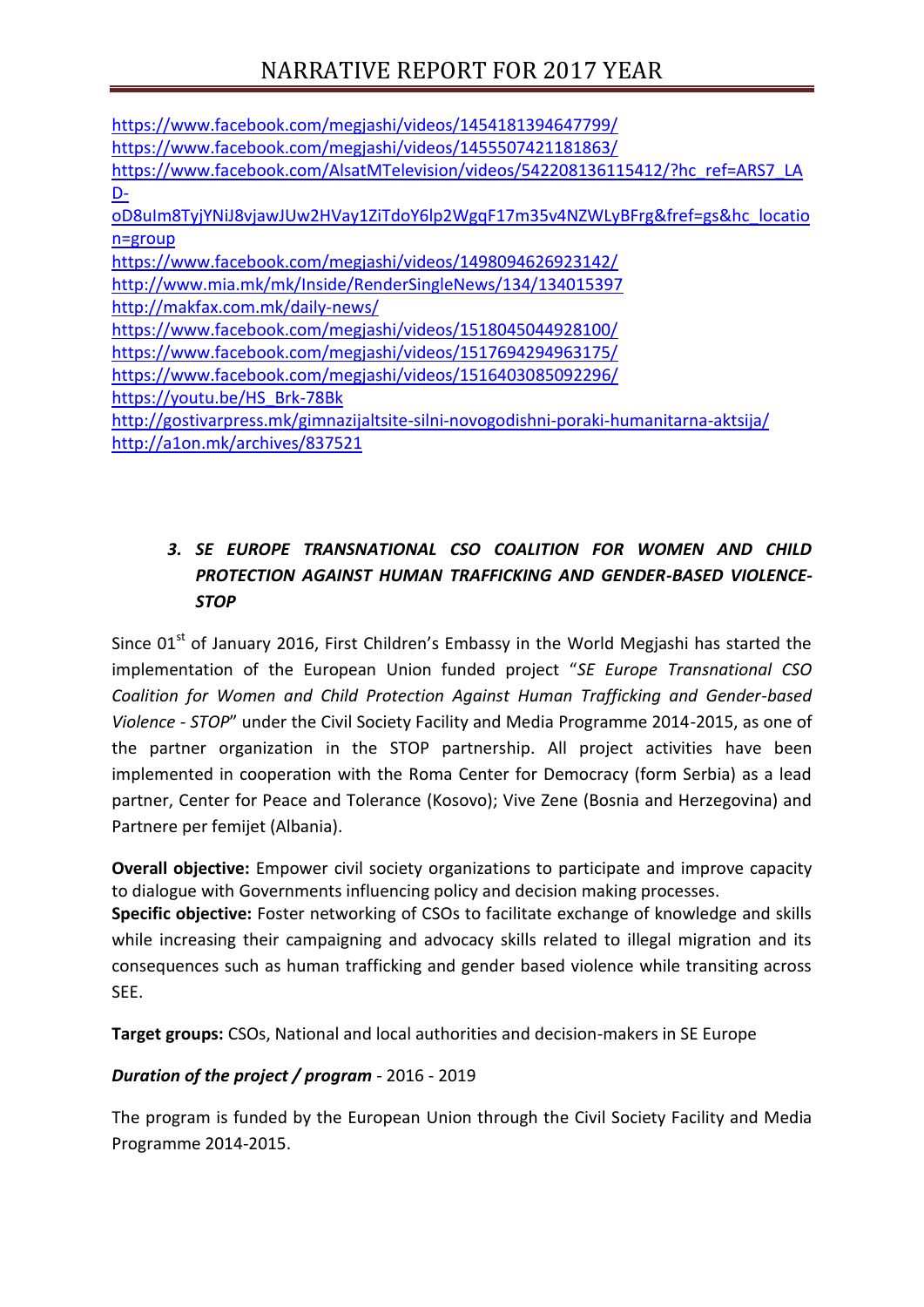#### **Some of the implemented activities in 2017:**

## **Regional meeting of the project partner organizations held from 18th to 20th of January 2017 in Skopje**

STOP partnership held its regional meeting in Skopje from 18th to  $20<sup>th</sup>$  of January 2017 which was organized by the Lead applicant Roma Center for Democracy. FCEWM representatives (the Executive Director, the Project coordinator and the Financial Assistant) together with the external expert for National strategy development attended this meeting.

The first day of the meeting was dedicated to the presentation of the Regional Policy Paper and its adoption by the project partner organizations. The second day, national coordinators and directors discussed about the upcoming activities with special focus on developing curriculums for trainings for CSOs and national authorities. The meeting was completed with updates of project visibility rules and the communication strategy.

## **Working meeting with relevant stakeholders in Macedonia (state institutions and civil society organizations) on the 22nd of February 2017 in Skopje**

On 22<sup>nd</sup> of February 2017, the project team of FCEW Megjashi conducted a Working Meeting on which the recommendations for bigger involvement of the civil society organizations in combat against human trafficking were reviewed. The meeting was attended by representatives of civil society organizations, national authorities such as the Centre for Social Work, Ministry of Internal Affairs and international organizations that work in the field of human trafficking and smuggling. There were two main speakers at the meeting. One of the speakers at the meeting was the project coordinator who presented the implemented activities so far and underlined the project aims and expected results as well as the important role of the mutual cooperation of CSOs. Additionally, the second speaker, an external expert for national strategies presented the recommendations for possible higher involvement of the CSOs in the process of fight against human trafficking and gender-based violence. During the meeting, the participants shared their opinion, gave suggestions and recommendations which the project coordinator took into consideration for finalizing the modules for capacity building of the CSOs.

## **Assessment of CSOs capacities in Macedonia**

Children Embassy Megashi did a research with purpose to assess the capacities of the civil society organizations in Macedonia. The received data is used to assess the level of capacity and strengths of the national partners within the project and CSOs in relation to human trafficking, GBV, smuggling and child protection as a base for further development of the training modules which will be focused on human trafficking and gender-based violence as general topics with specifics created according to CSOs answers.

Based on the questionnaire analysis, a report was prepared which presents the findings from the research. The main conclusion from the research is that the surveyed organizations need additional trainings in sharing lessons learnt and good practices in human trafficking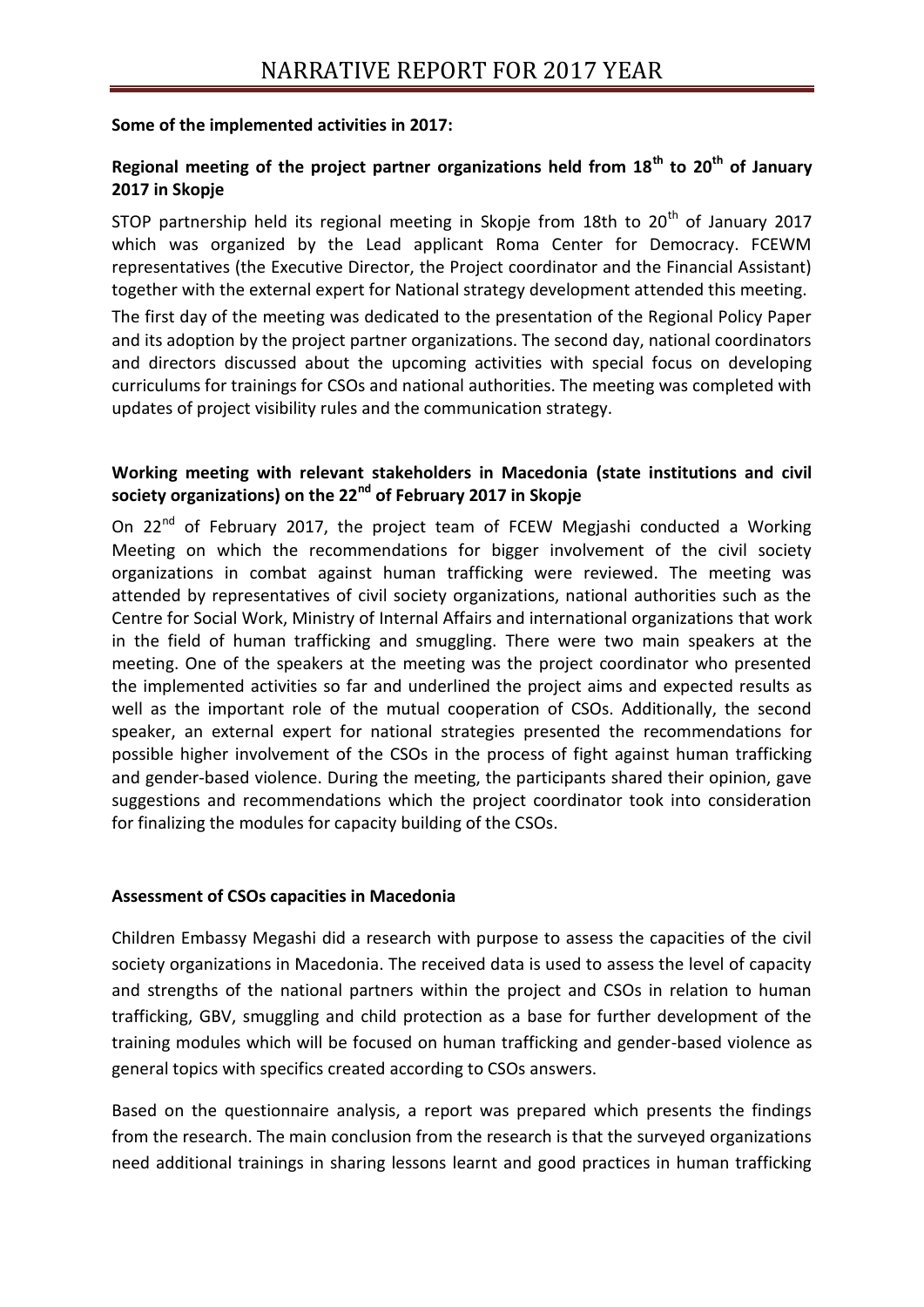and gender-based violence. The next interesting training topics for CSOs are: regional cooperation; training in the area of policy context for victim support and protection; and capacity building of lobby and advocacy skills. We can conclude that the organizations need additional knowledge in more practical things than theoretic things.

## **Regional meeting of the project partner organizations held from 5th to 7th of June 2017 in Nish, Serbia**

STOP partnership held its regional meeting in Nish from 5th to 7th of June 2017 which was organized by the lead applicant Roma Center for Democracy. FCEWM representatives (the Project coordinator and the Financial Assistant) attended this meeting. The main aim of this meeting was the reformulation and adjustment of the project application itself, the logical framework as well as the budget. The meeting was led by the facilitator who helped the group for faster and better reformulation of the project and its all aspects.

The first day of the meeting was dedicated to the revision of the project vision, revision of objectives and results. The second day, participant did a revision of activities and logical frame work. The meeting was completed with the revision of the budget and project management aspects.

## **Training for Gender–based Violence and Human Trafficking, from 25th to 27th of December 2017 in Ohrid**

"Training for Gender –based Violence and human trafficking" took place from 25<sup>th</sup> to 27<sup>th</sup> of December 2017 in Ohrid, in the premises of the hotel Tino. The training was attended by representatives from civil society organizations which were selected to participate at the training.

Different topics were covered on the training, such as: human trafficking and gender-based violence in general with their specifics; prevention, protection and support of the genderbased violence victims – current situation and good practices; recognition and prevention of human trafficking; guarantees for appropriate protection of the victims of gender-based violence.; Istanbul Convention and the taken responsibilities by its ratification as appropriate protection of GBV victims. At this training, the participants had an opportunity to deepen their knowledge about stated topics.

The training was led by two national experts for these issues. Prof. Verica Stamenkova Trajkova as an expert for human trafficking and MA Gordana Nestorovska as an expert for gender based violence.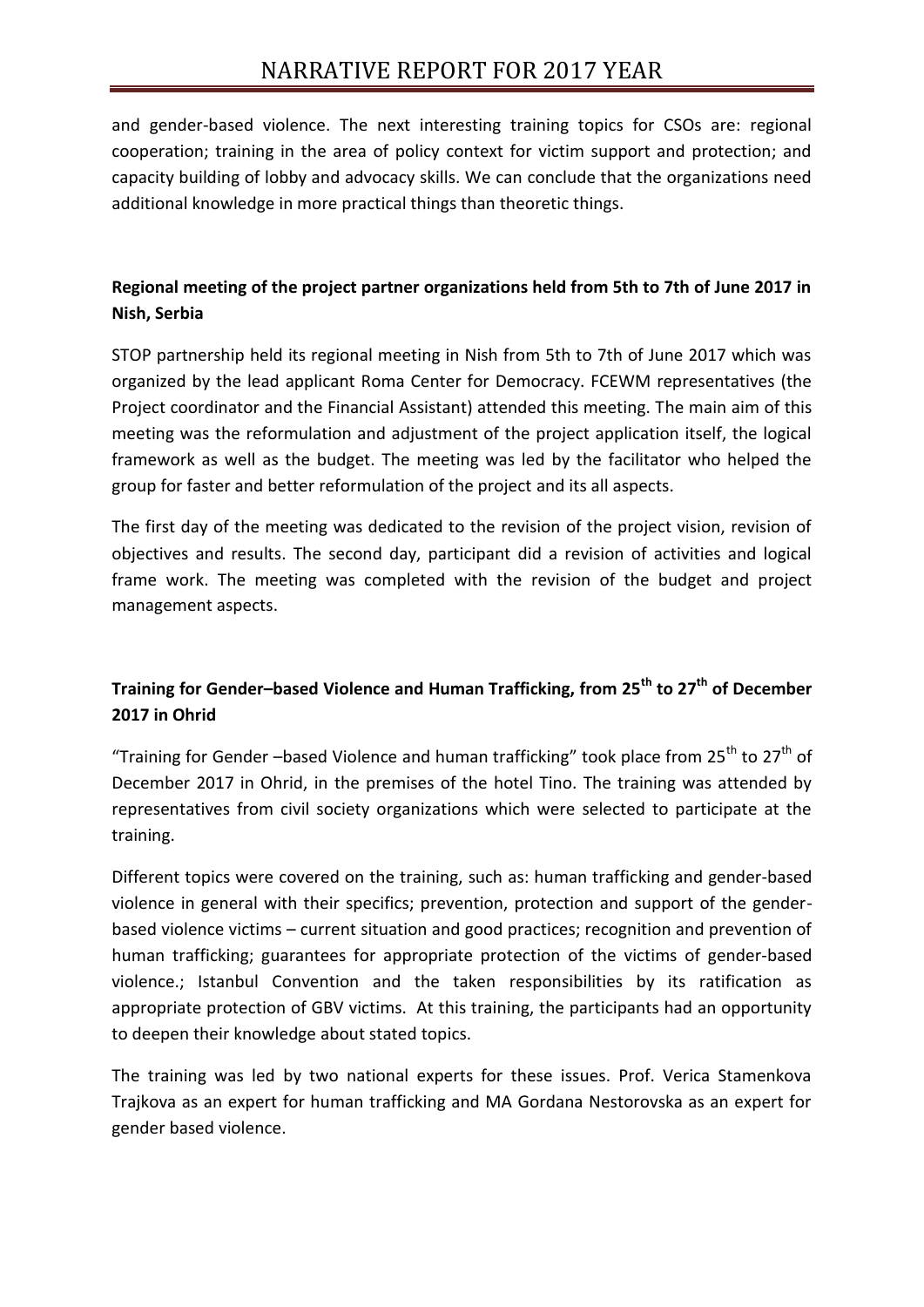At the very end of the training, the participants shared their high overall satisfaction from the sessions, which they elaborated in the evaluation sheets.

## **Participation at the training "New tools and their implementation in the human trafficking prevention"**

On 7<sup>th</sup> of December 2017, the project coordinator Katerina Koneska took a participation at the training "New tools and their implementation in the human trafficking prevention" which was organized by Open Gate La strada and OSCE office in Macedonia. During the training several topic were reviewed: the basic concept of the human trafficking, legal and institutional framework for combat human trafficking; the role of the CSOs in the prevention of human trafficking and trafficking of children. A new tool was presented by the trainers. The training was concluded with plenary discussion and plan development for future preventive activities.

## **Media appearances:**

During the reporting period, project team members of Children's embassy Megjashi have media appearances where they speak about the issues connected with the project (HT, GBV, migrants, unaccompanied children migrants etc.). The media appearances are uploaded on YouTube channel of Children's embassy Megjashi and they are available at the following links:

- <https://www.youtube.com/watch?v=70ShoZ3GlOc> Topic "Protection of Women and Children against Human Trafficking and Gender Based Violence" - TV MTV on 03.03.2017;
- TV M Ohrid local TV; on 27<sup>th</sup> of December 2017; Report form the "Training for gender-based violence and human trafficking". This TV appearance is available at the following link: [https://youtu.be/JTLlILAEwKA](https://l.facebook.com/l.php?u=https%3A%2F%2Fyoutu.be%2FJTLlILAEwKA&h=ATMjzZ3DEXIJdCb1KTSTHGN3LpaOrxAXBwyyBJsyRIU_OdsSLkGMWcRJy-O68_dhWlnghFf6LC9eIzoKsjm-RUr0KlHwU_rUgtQMXZe7RarwEEJFRoqkEgHfa_aJkYKhyoI)

## **4. PROGRAM "EMPOWERING THE CHILD'S STRENTHS FOR VIOLENCE PREVENTION"**

Since  $01<sup>st</sup>$  of October 2016, First Children's Embassy in the World Megjashi has started the implementation of the project "Empowering the child's strengths for violence prevention". The program "Empowering the child's strengths for violence prevention" is a regional project which has started in 2016. It will last 5 years and will be implemented in eight countries (Macedonia, Bulgaria, Serbia, Albania, Slovenia, Moldova, Romania and Latvia). The project has been implementing with financial support from the OAK Foundation. SAPI (from Bulgaria) is leading organization of the project which will be implemented in partnership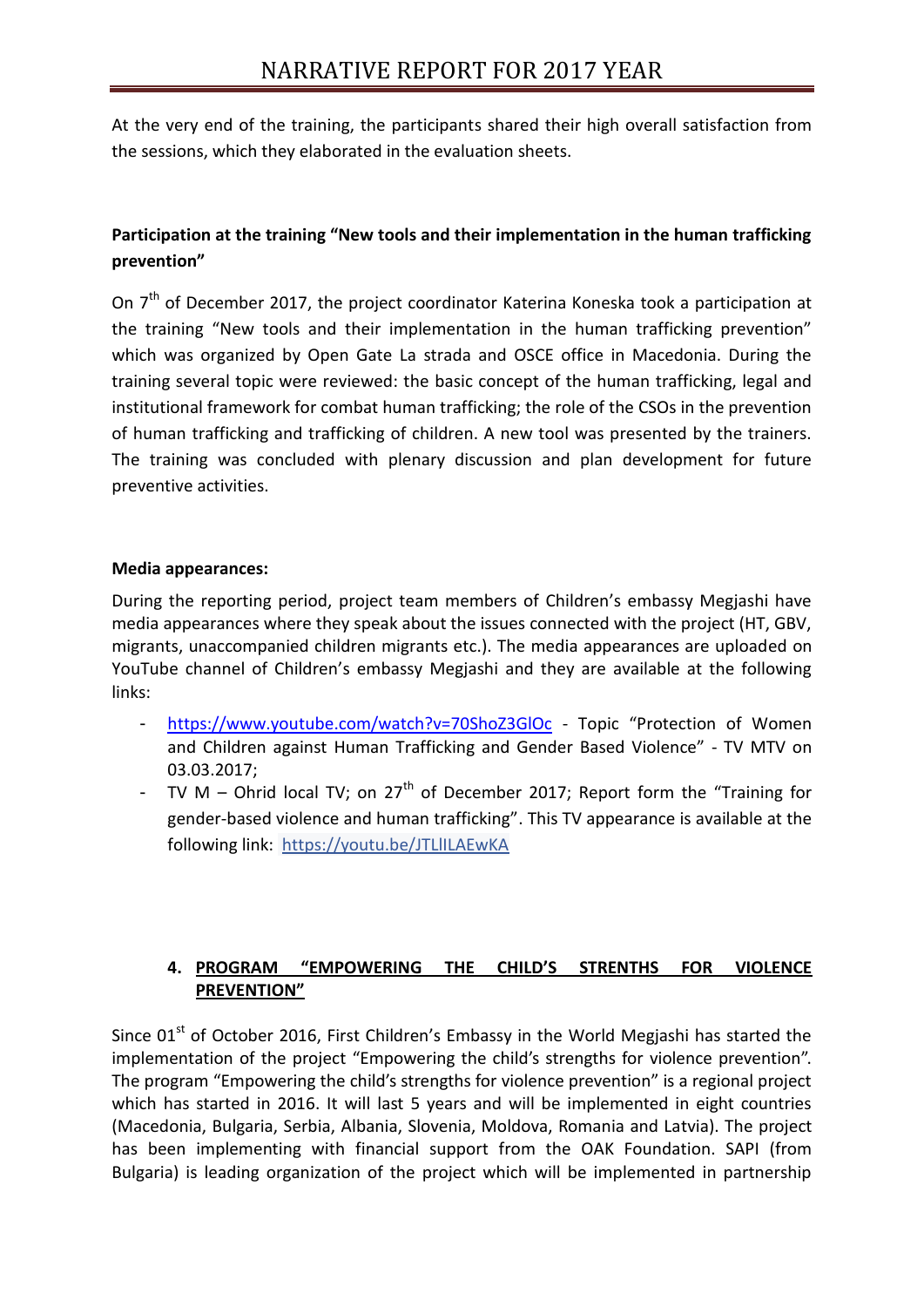with the Association for Child and Family Empowerment "Ave Copiii" (Moldova), Social Services Agency (Latvia), First Children's Embassy in the World - Megjashi, (Macedonia), Federatia Organizatiilor Neguvernamentale pentru Copil, (Romania), Network of Organizations for Children of Serbia - MODS, (Serbia), The Association for a better world, (Slovenia) and Tirana Legal aid society (TLAS) (Albania).

**The objectives of the project are:** 1) The improvement of the living environment of children by increasing the capacity of the adults around them to understand and respect their needs, respecting their views and ensure their rights on the basis of resilience approach; 2) Improving the capacity of professionals and parents, as well as the formal and informal structures in the community, to ensure safe and secure family and school environment; 3) Assisting adolescents in identifying their competences and resources against violence and failures.

## **The following activities have been implemented in 2017:**

#### **Kick-off meeting, 14.03 – 15.03.2017 held in Sofia**

Two representatives form Children's embassy Megjashi, the project coordinator Kateina Koneska and the national expert Jana Zengovska took participation at the Kick-off meeting which took place in Sofia, from  $14<sup>th</sup>$  to  $15<sup>th</sup>$  of March 2017. The meeting was organized by the SAPI as a leading organization in the project which presented the project in general, the project partners' role, the rules for reporting, financial issues, grants opportunities for matching the project and other relevant things for the successful project implementation.

## **Training for Trainers on "Introduction to Resilience" held from 16th to 17th of March 2017 in Sofia**

Two representatives form Children's embassy Megjashi, the project coordinator Katerina Koneska and the national expert Jana Zengovska took participation at the International Training for Trainers on "Introduction to Resilience" which took place in Sofia, from  $16<sup>th</sup>$  to 17<sup>th</sup> of March 2017. The training was organized by SAPI and held by the expert Nelly Petrova Dimitrova. The training covered several topics relevant for the project. The first part of the training was dedicated to introducing the resilience approach, the resilience phenomenon, its elements and the opportunities to put the approach into practice in one's work on abuse prevention. The second part was focused on the specific aspects of training adults, how to make interactive training, the most important things that one trainer needs to know, how to develop a training programme and the training needs assessment. The participants received Certificate for successfully completing international Training for Trainers for "Resilience approach"

## **National Training of Trainers on "Introduction to resilience"**

The National Training of Trainers on "Introduction to resilience" took place on  $15<sup>th</sup>$  and  $16<sup>th</sup>$ of June 2017 in Skopje, in the premises of the hotel Porta. The training was attended by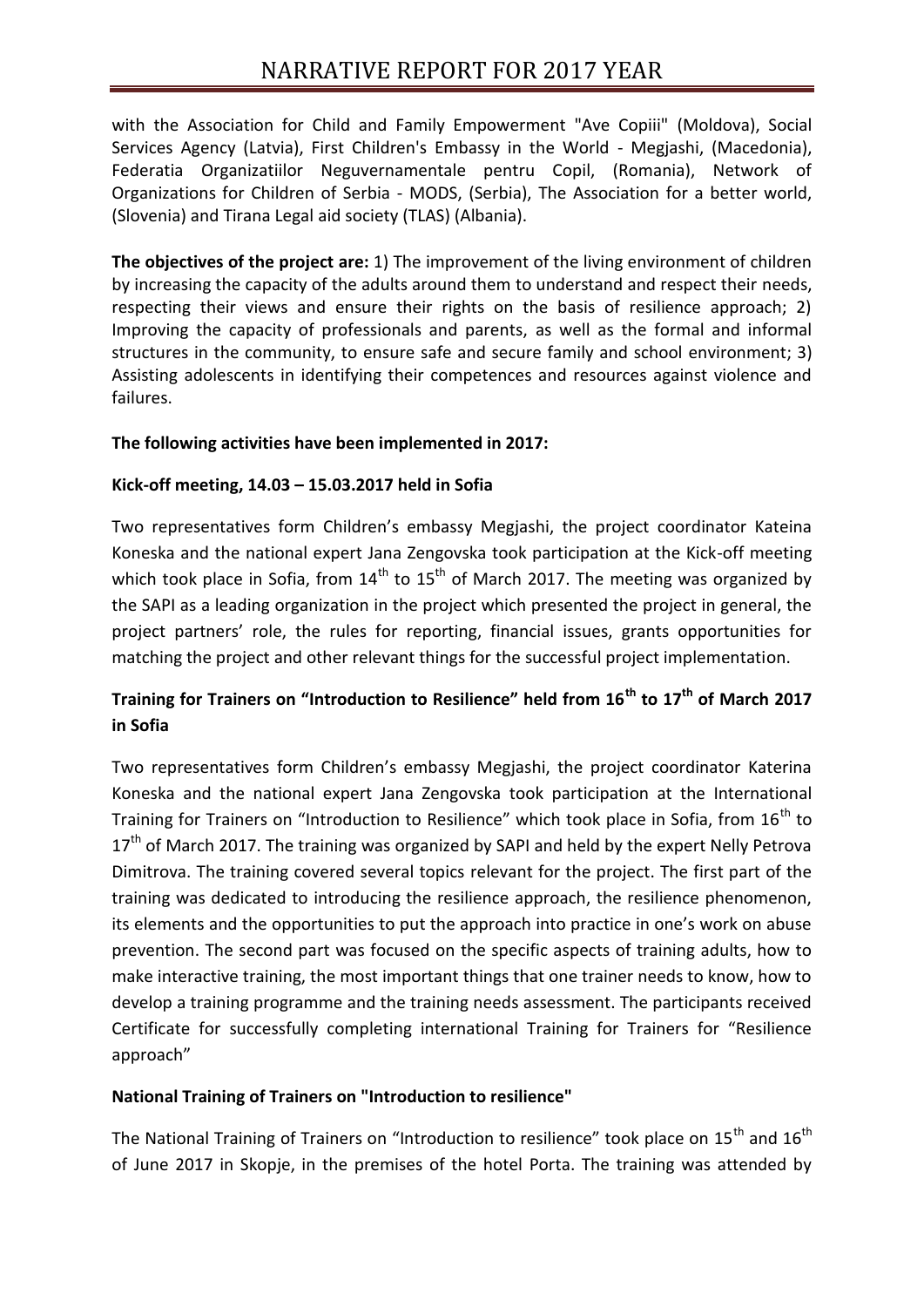professors from the primary school "Stiv Naumov", school professional staff (pedagogue, psychologist and speech therapist), the director, 4 representatives from the Bureau for Social Affairs (social worker, pedagogue and psychologist), 1 representative from the public institution for foster care "11 Oktomvri", 1 representative from municipality Gazi Baba, Skopje and 1 representative form Parents' council within the school "Stiv Naumov", and representatives from the civil society organizations which work in this field.

Different topics were covered on the training, such as: resilience approach, good treatment and what that mean in the practice, good treatment in schools, its principles and the implementation of this treatment in the everyday work in schools.

At this training, the participants had an opportunity to introduce and to deepen their knowledge about resilience approach. They also received a Toolkit "Introduction to Resilience" which was translated into Macedonian. The training was led by the national expert who was trained for this issue. At the very end of the training, the participants shared their high overall satisfaction from the sessions, which they elaborated in the evaluation sheets.

## **Project support council meeting**

The Project support council meeting took place on 30 of June in Skopje, in the premises of the Children's embassy Megjashi. This meeting was attended by the most of the relevant stakeholders as representatives from the Bureau for Social Affairs, teachers and professional from the primary school "Stiv Naumov", representatives from the Ministry of Labor and Social Policy, representatives from the public institution for foster care "11 Oktomvri" and representatives from the CSOs which work in this field. The main aim of this meeting was to introduce participants about the project in general, the project goals and its activities. The project coordinator presented the aims, way of implementation of the activities, the expected results and achievements. After the presentation, the coordinator and expert organized a discussion about the ways of involvement of the stakeholders in the activity implementation, their expectations and their role in the project support council. The meeting was closed with conclusions for future steps. Children's embassy Megjashi has to send a letter for detail introduction to the relevant institutions and organize separate meetings with most of them in order to better define the roles, duties and responsibilities within the project.

## **Local trainings for resilience approach**

The Local trainings followed after the National Training of Trainers on "Introduction to Resilience". The selected trainers conducted the training for their colleague in the primary school "Stiv Naumov" on 31.08-01.09.2017 in Skopje. During the preparation and during the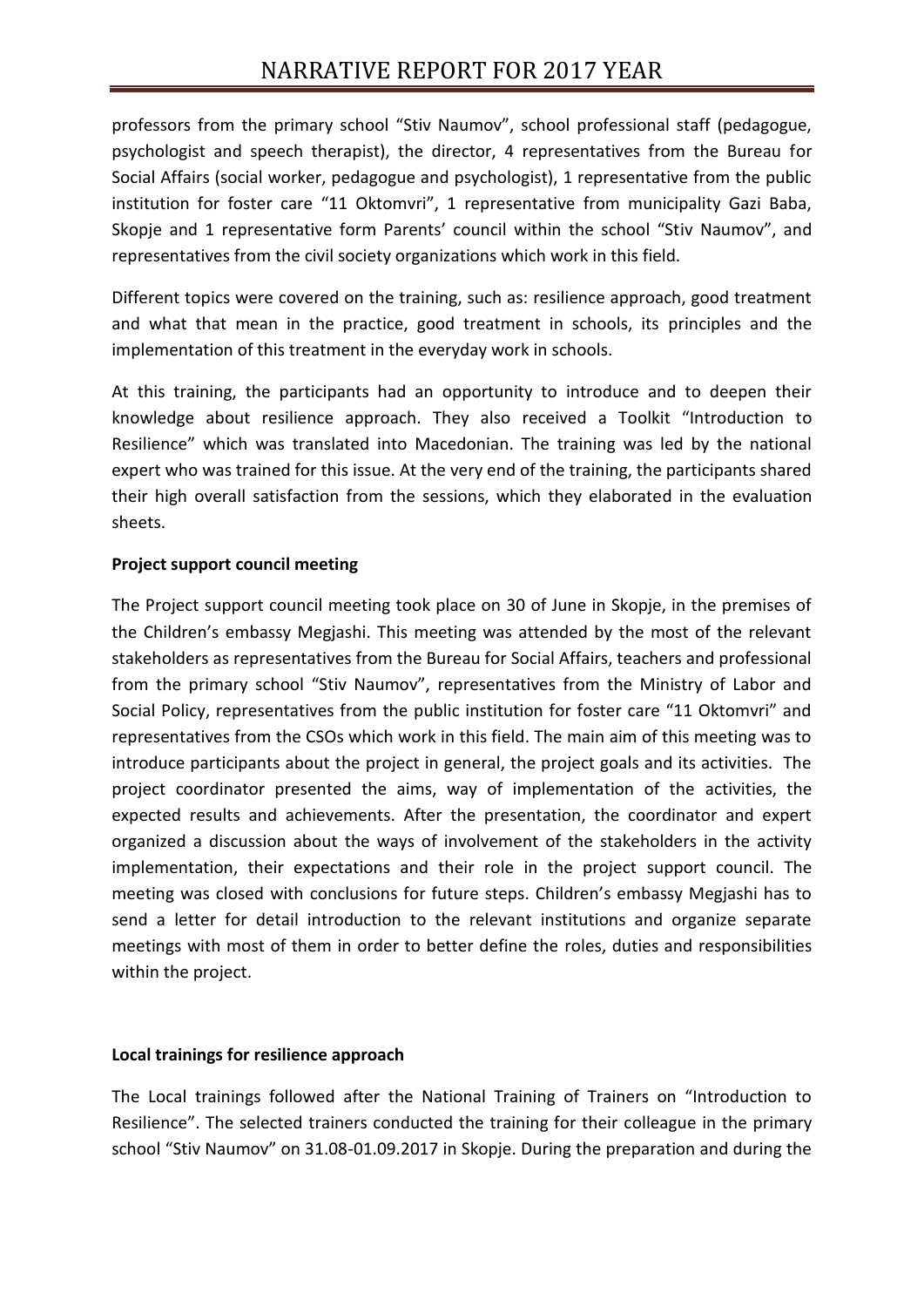training, the trainers were supported by the national expert. All things were agreed among the project coordinator, the national expert and the trainers.

During the local training, different topics were covered: the notion of resilience, the need for its application, the meaning of resilience approach, good treatment and its meaning, bientraitance in schools. A special emphasize was given to the principles of good treatment in schools.

Also, during the workshop, contemporary methods for prevention and upbringing were reviewed. Specific focus was given to the treatment or therapeutic treatment of children who were exposed to traumatic experiences and events, clarification of the emotion resistance. It was also discussed about good treatment, which is a concept of a comprehensive approach to preventing violence, the consequences of violence and intervention that will be applied in parental upbringing, education and community relations.

## **Research on the extent of school bullying and violence, the needs for violence prevention, and of the efficiency of the interventions for the child victims**

The research took place in several stages. Firstly, the questionnaires were translated from English to Macedonian. After that, the potential participants were mapped, to whom these questionnaires will be delivered. A meeting was held in order to create a consent letter from the parents whose children would be involved in this research. With every category of people involved, such as: teachers, parents, children and other professionals, a separate meeting was held where the goals of the research were explained. With each of these categories, an expert explained the items in the questionnaires, and the instructions to their answering.

The respondents had one month to fill their answers, and after that period, the filled questionnaires were taken, including the consent letter from the parents whose children were involved in the research. The data analysis included descriptive statistics, and was done on the SPSS program by a graduate psychologist. The results were shown in narrative report, as a separate part for every category i.e. teachers, parents, children and professionals.

A general conclusion can be made that according to the respondents, the school is healthy, productive and generally good place for the children to be there. According to the data, the teachers, parents and children have an open communication among them, suggesting that they can talk and find out ways to cope with concrete problems in the given case. The children feel safe to be in the school. The three sides, children, parents and teachers, reported the readiness of the school and its employees of dealing with the cases that include violence. They know where to report it, and where to ask for help if they cannot face with the violence by themselves. A contradiction can be seen in this data, where the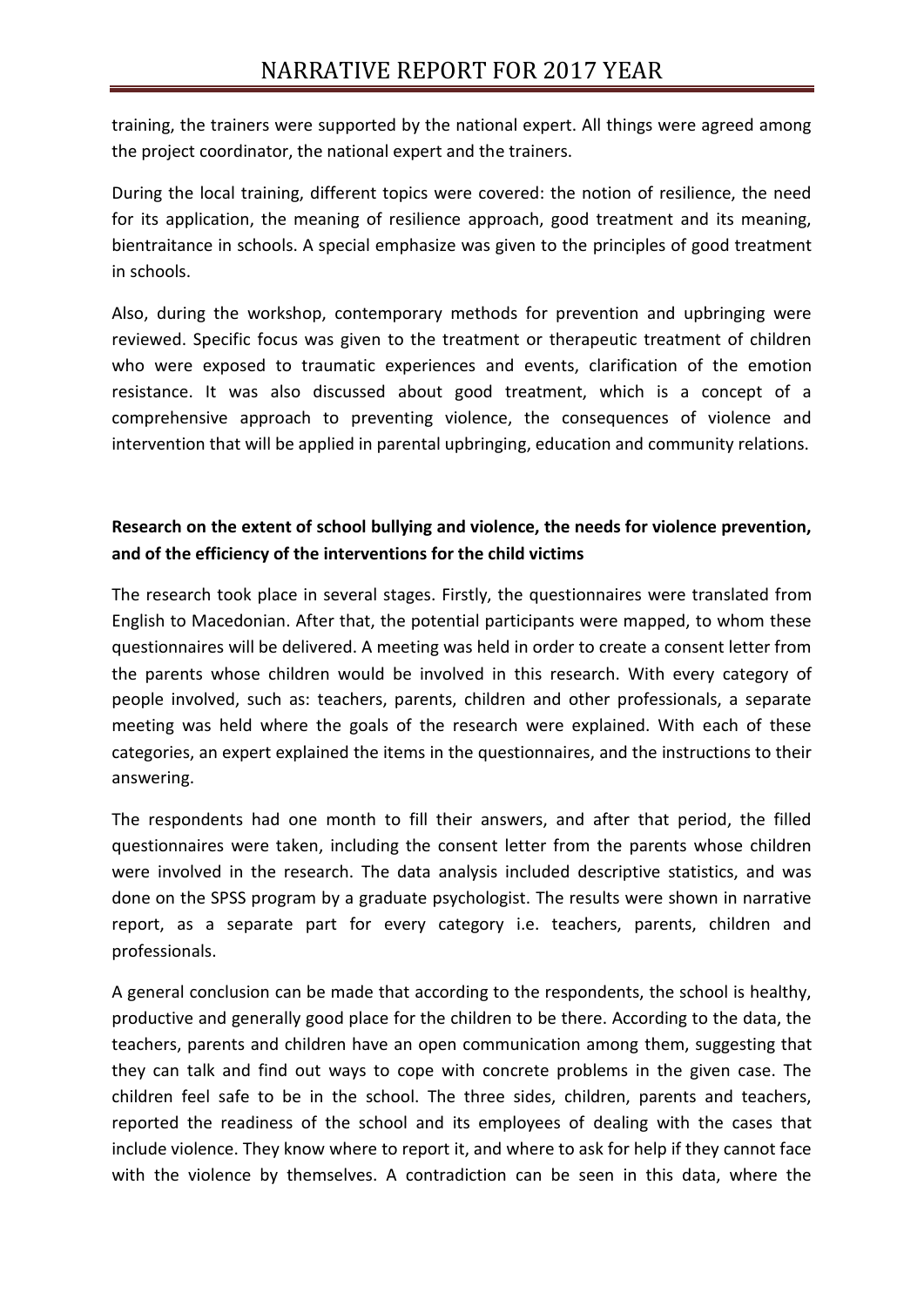children answered that they reported the violence to the parents and the teachers, while the parents reported that their children do not report the violence at school with them. Also, the professionals answered that the children do not report the cases of violence in their homes with them. This opens an area for further research, i.e. it needs further exploring.

When talking about child participation, the children can have an active role in the school life, and they can freely express themselves. According to the data, this is true for the parents as well. The teachers are asking for their opinion, and sometimes changes are done in the school by suggestion by either the children or the parents. Children reported that their opinion is being respected, but they don't report that they suggest changes to the school that frequently, and that there are not many changes done because of child's suggestion.

The established cooperation and communication with the institutions, represents fruitful soil for further work. We are looking forward to deepen the contact with them, believing that this is the way that the prevention of violence and children wellbeing in general will be achieved.

#### **Coordination meeting, 30-31.10.2017 held in Sofia**

Two representatives form Children's embassy Megjashi, the project coordinator Kateina Koneska and the national expert Jana Zengovska took participation at the Coordination meeting which took place in Sofia, from  $30<sup>th</sup>$  to  $31<sup>st</sup>$  of October 2017. The meeting was organized by the SAPI as a leading organization in the project which presented the achievements in the first year project by the partner organizations, the results of the assessment of the extent of school bullying and violence, assessment of the needs for violence prevention, and of the efficiency of the interventions for the child victims. The second day of the meeting was dedicated to the activities for the second year of the project, the way of activities implementation, their objectives, and the rules for reporting, financial issues, grants opportunities for matching the project and other relevant things for the successful project implementation.

At the end of the training, programmes for professionals which will be implemented the second project year developed by SAPI expert team, were presented in front of the participants. They are: - Training programme for parents of adolescents; - Programme on How to Prepare Your Own Project; - We better talk - Training programme for adolescents.

## **Training for Trainers on "Adolescent Resilience: Promotive Factors That Inform Prevention", 31st October -2nd November, 2017, Sofia**

Two representatives form Children's embassy Megjashi, the project coordinator Katerina Koneska and the national expert Jana Zengovska took participation at the International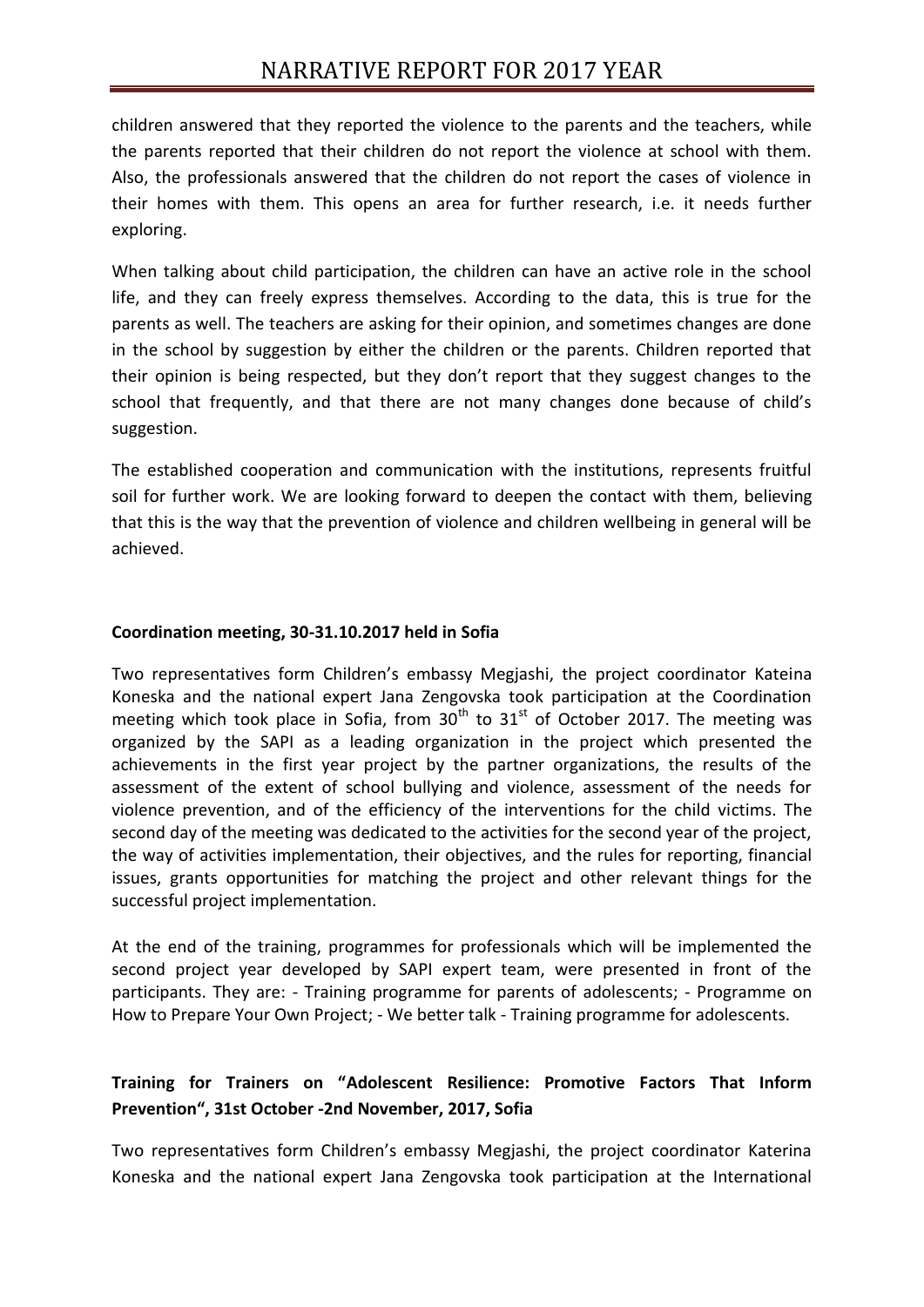Training for Trainers on "Adolescent Resilience: Promotive Factors That Inform Prevention" which took place in Sofia, from  $31<sup>st</sup>$  of October to 2nd of November 2017. The training was organized by SAPI and held by the expert Marco Ius Ph.D. form University of Padua. The training covered several topics relevant for the project. The first part of the training was dedicated to refreshing the knowledge of resilience approach form previous training and reviewing the bio-ecology of human development and the multidimensional model of child's world. The second part was focused on the specific aspects of resilience, narrative approach and creativity as theoretical framework and research results and the role of the resilience tutor. The last session was about the eco-map. The training was concluded with feedbacks form the participants and the planning for the future activities.

## **5. IMPLEMENTATION OF THE CONVENTION ON THE RIGHTS OF THE CHILD IN THE REPOUBLIC OF MACEDONIA**

## **The following activities were implemented in 2017**

## **Preparing of structure for report and methodology**

Мethodology was created for the making of the report for monitoring of the Assembly work, and it was firstly sent to the Coalition Sega, as an organization leading this project, and the Youth educational forum as a partner organization. The corrected draft version in the period of one consultative process is approved from the carriers of the project and the partners. The purpose of this report is to provide transparency and visibility of the processed data.

The good methodological placement and the structure is a base for further analyze and monitoring of the work of the Assembly, in the part of implementation of the Convention for children rights in Republic of Macedonia.

## **Report on the representation of children's rights in the work of the Assembly of the Republic of Macedonia**

Three reports on the representation of children's rights in the work of the Assembly of the Republic of Macedonia for 2016 and 2017 have been prepared. These reports are prepared according to a pre-prepared and approved methodology.

Тhe purpose of the three reports is to make a general overview of the level of representation of children's rights generally in the Assembly of the Republic of Macedonia. For that purpose, the materials for 2016 and 2017 were considered. The findings of the quarterly reports confirm and recognize that children and their rights are mainly discussed in an indirect way, although in some aspects of the discussions it can be estimated that children and their rights are included directly. The social context and composition in our country directly influence the way and the level of the exercise of children's rights. At the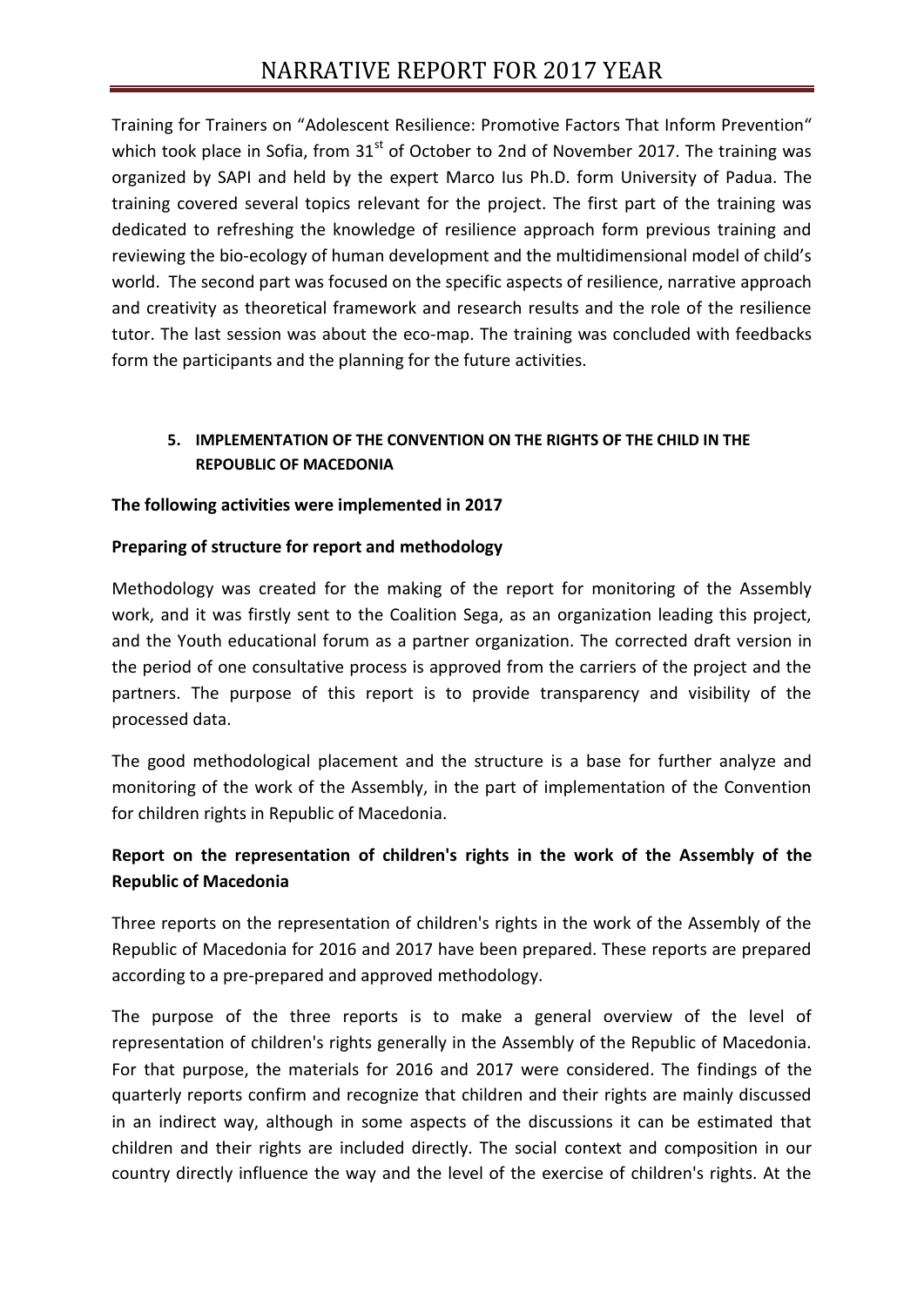same time, in a more stable political context one could also consider discussing issues that are not of existential significance for children, and are important for them and their optimal development and are in accordance with the Convention on the Rights of the Child.

From the analysis we can conclude that when it comes to children's rights for the reporting period, the following rights are usually treated: - Children's rights to quality education; - The rights of children to health care; - The right to social protection

The analysis of the documentation took into account the political context in which the Parliament of the Republic of Macedonia functioned during the reporting period, ie. was not fully functional. However, we urge the MPs of the Assembly of the Republic of Macedonia to put emphasis not only on the primary rights of child protection, but also on the secondary and tertiary rights such as the right to children's participation, freedom of speech, etc., in the future.

At the same time, we would like to point out that when it comes to children's rights, they can be connected with other discussions, draft laws and initiatives, but according to our current needs, we considered that the most important are the sessions (plenary, sessions of working bodies and parliamentary questions) .

Detailed data on the work of the Assembly of the Republic of Macedonia regarding the representation of children's rights are presented in three separate quarterly reports.

## **Press-conferences**

## *First press conference*

On 26.05.2016, in the Hotel "Porta", with the starting time of 10:00, a press-conference was held where we presented the detailed data from the Assembly monitoring. This pressconference was followed by six journalists from the TV media. On this press-conference, a representative from the Youth education forum took participation and directly on the radio YEF, the press-conference was transmitted. The journalists were interested in the data.

## *Second press conference*

On 27.10.2017, in the Hotel Porta the results of the report were presented. The same was followed by representatives from the media and this press conference was also attended by the Executive Director of Coalition SEGA, who presented the overall project, the goal and the results achieved.

## *Тhird press conference*

At this press conference, the data analyzed during 2017 were presented, and at the same time there was a comparative graphical analysis with the data from 2016. The press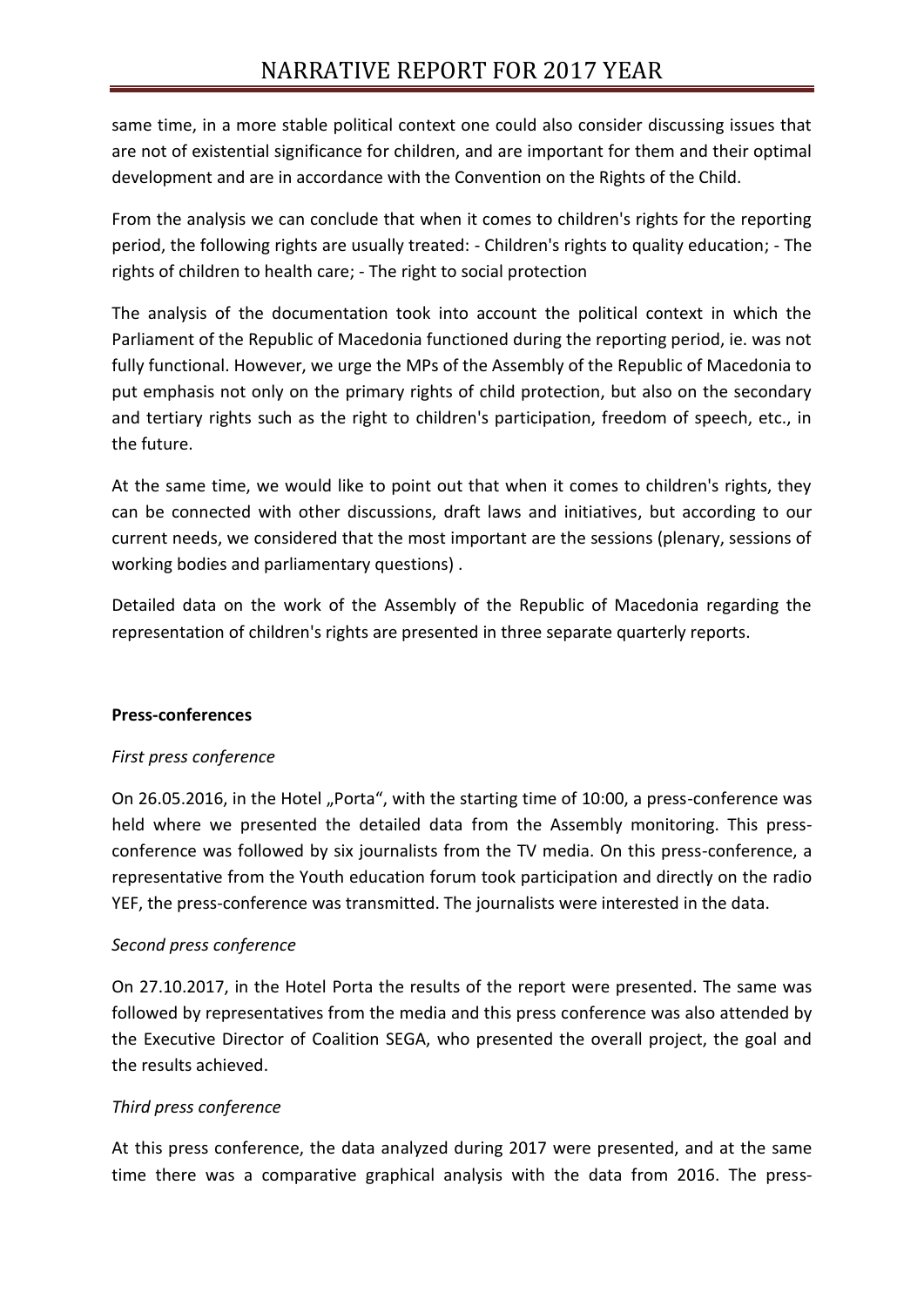conference was held at the premises of the First Children's Embassy in the World Megjashi, attended by representatives from the media.

## **Realized direct meeting with a MP**

Мeeting whit Ivana Tufegjikj was held on which more organizations were invited, and the same took place in the Assembly of Republic of Macedonia. The purpose of this meeting was informative. Namely, the MP was interested in the actualization of certain children rights that we, from our work experience, consider important to be seen as priority. On this meeting, it was agreed to have other meetings in the future, which will be in the function of consultative meetings, with the purpose of the children rights in Republic of Macedonia to be priority on the agenda of the Assembly and the MPs as a decision makers. On these meetings, it is needed to prioritize firstly the most issues that refer to the children. At the same time, on the meeting, the Law for youth was discussed, encouragement of the children participation, the forms of high school organization, the need of changes and addition of the Law for high school.

A meeting was held with the President of the Education and Science Committee. At this meeting, which was attended by representatives from the three partner organizations, appropriate ways of presenting and proposing amendments and supplements to the secondary education legislation were discussed.

We organized event was organized at the Hotel Porta for civil society organizations working with young people in order to make a contribution in terms of all the changes that are necessary for the secondary school education.

## **6. CIVIKA MOBILITAS 2017 –INSTITUTIONAL GRANT**

## **Workshop for Ethic code**

On 19<sup>th</sup> June 2017 the team of FCEW Megjashi adopted the new ethic code. All employees and the one Practitioner were actively participating on the workshop. The same day 4 documents were elaborated, the ethical code, the Rulebook on labor relations, the Rulebook on the Supervisory Board and the Rulebook on Managing Board. The ethical code was adopted and the team carefully went true half of the rulebook on labor relation.

## **Meetings with the target group (children, parents, school teachers, media, state institutions …)**

The meeting was held on 13.03.2017 in NGO Centar in MKC, and it was attended by 19 visitors from the target group and 4 main directions were pointed out of 32 proposals.

Instead of acepting and implementing 3 ideas on the meeting with the target group, like it was previously planned, FCEW Megjashi accepted 4 ideas and already acted on 3 out of 4.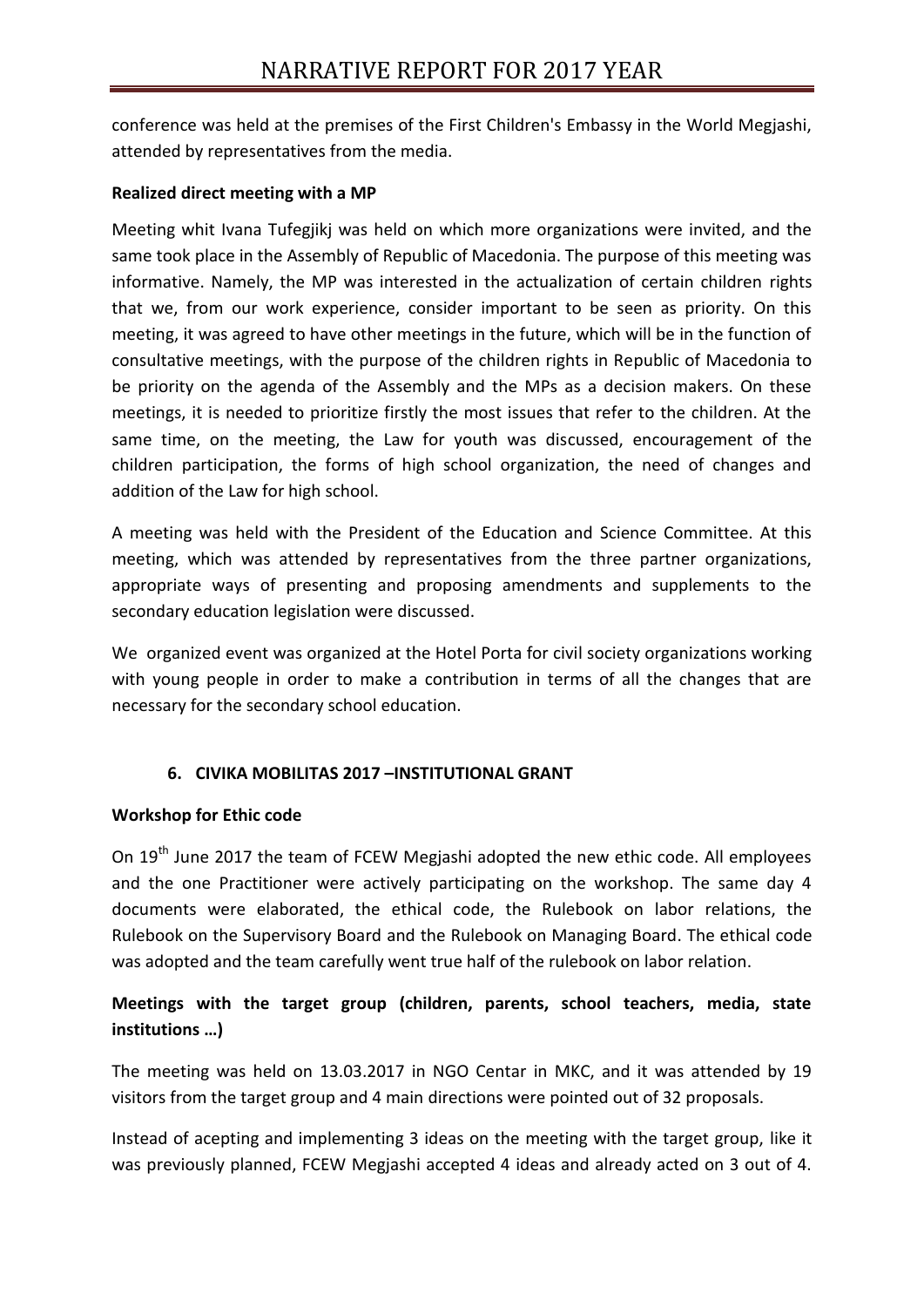The involvment in the protests against the air pollution directly related to the first direction adopted on the meeting. Reaction on political abuse FCEW Megjashi sent to high school in Prilep where the director has forced children to protest. Also reactions were sent regarding the bullyng.

- 1. Continuity in protecting the health of children (providing a healthy environment clean air)
- 2. Reactions against the involvement of children in political purposes (political abuse in educational institutions)
- 3. Bullying
- 4. Training of school staff and preparation for communication with children of divorced parents

## **NGOs promotional video**

Promotional videos about the achievements of 7 NGOs institutional grantees from the first year of the CIVICA Mobilitas program were firstly shown to the public in April 2017. The videos promote one achievement from every NGO. All in all 3 videos were made from witch one included all 7 NGOs and it last for 5 minutes, and the other 2 videos last for 1 minute each. The short videos were mainly intended for promotion on television and social media. The videos were already shared on the social media and each organization can use them for promotion, also the videos were sending to all national and local televisions with request for broadcasting.

## **25th Aniversarry of FCEW Megjashi**

FCEW Megjashi in order to generate financial means for marking the  $25<sup>th</sup>$  anniversary sent 194 requests to business companies. We succeed to generate 78.000 denars from 6 companies and lots of products and other kind of support from 10 other companies. For the event FCEW Megjashi gave 10 trophies from which 6 to companies that have supported our activities for longer period and 4 to persons that have special contribution in the work of FCEW Megjashi. Also lots of gratitude's were given to supporters for the 25 years of work and protecting the children rights.

## **6.1. Organizational development**

## **Reviewing of the Quality management system in the Children's embassy Megjashi**

In May 2016, an Internal Audit of QMS in Children's embassy Megjashi was done, which is part of the system for quality management. The internal audit showed that all identified processes are conducted in accordance with the prescribed procedures, guidelines and rules of procedure for the management system of quality. In meantime, the organization staff expressed interest to improve the system of quality management, and to regulate in the procedure the Psychological counseling service which has started functioning in April 2017.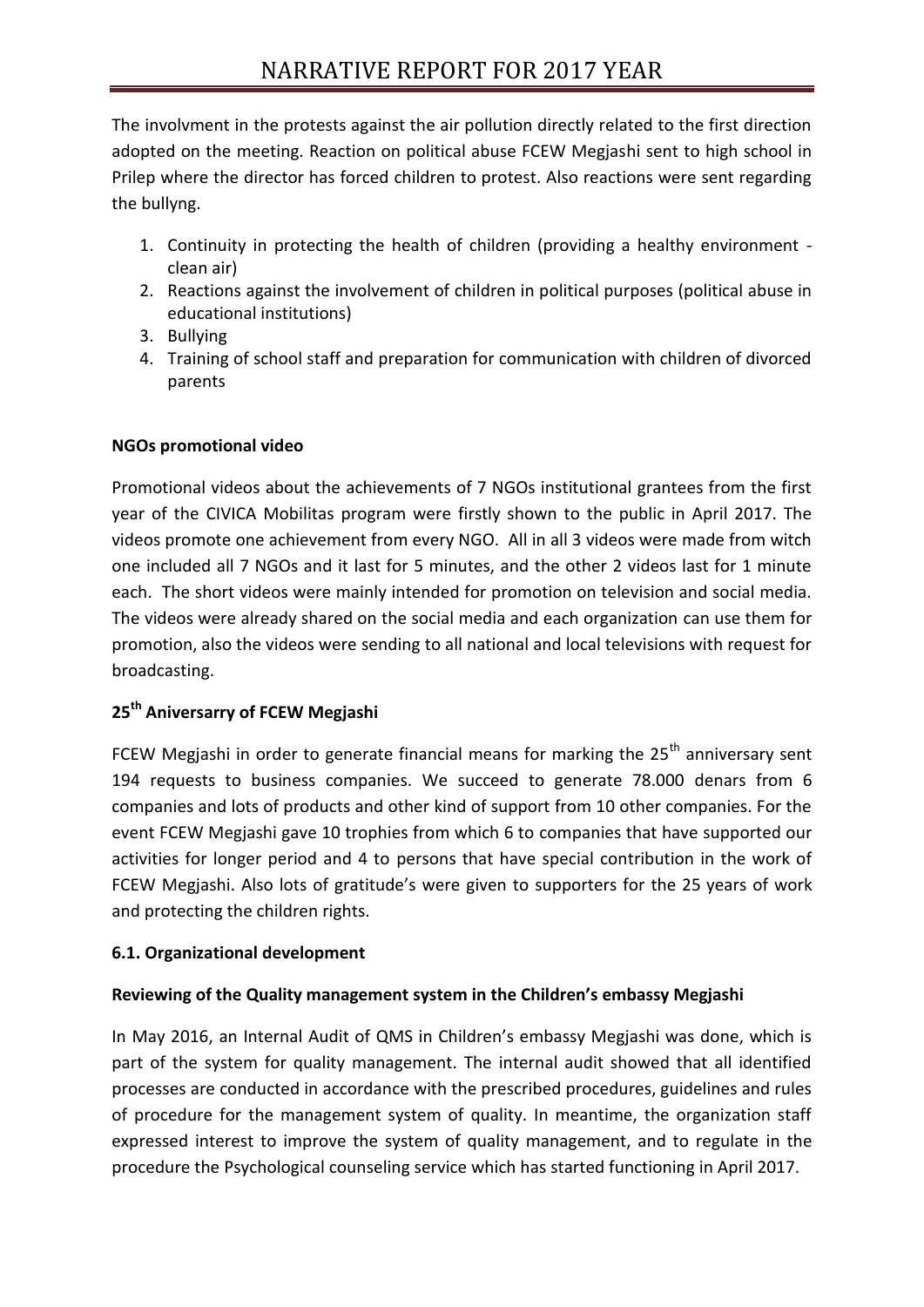#### **Upgrading the quality management system**

Procedure for "Management of Psychological counseling service"

A new direction within QMS titled "Management of Psychological counseling service" has been established. This procedure came into force on 08th of May 2017. It is consisted of several chapters: Introduction; Relations with other QMS Documents; Meaning of terms and Abbreviations; Description of the activities (basic principles, roles and responsibilities, counseling of a child, the duties of the engaged persons, general reporting and individual case reporting); Conclusion and Records.

#### **Review of the QMS in Children's embassy Megjahsi**

On 14th of June 2017, QMS review is done in Children's embassy Megjashi and several recommendations are stated: - Regular education of the staff for ISO 9001 in order to provide better implementation of the ISO requirements; - Following the effects of the implementation of the preventive measures in order to determine their efficiency; - Following the customers' needs; - analyzing the possible risks of the organization and establishing preventive measures. This review confirmed that the organization is prepared for the External audit for re-certification from YUQS.

## **External audit for implementation of the quality management system ISO 9001 on 14th of July 2017 and Certificate for Quality Management System**

On 14th of July 2017, an External Audit of QMS in Children's embassy Megjashi was done by YUQS, which is part of the system for quality management. An external audit was done of all parts of the system which is a regular step in the implementation of this system.

The external audit showed that all identified processes are conducted in accordance with the prescribed procedures, guidelines and rules of procedure for the management system of quality. During the external audit several things were checked: - determining whether the implemented internal audits and management review have been done and whether the organization regularly undertake the corrections corrective and preventive measures; assessment of the efficiency and effectiveness of the established system of management in relation to its objectives; - Identification and implementation of recommendations to remove inconsistencies identified during previous audits; - determining whether it is addressed and resolved complaints received from the user; - review of the organizational, personnel and other changes and their impact on the functioning of the management systems.

**Speech at the Conference "Good management in the civil society organizations: Introducing of Systems for Quality in the management"**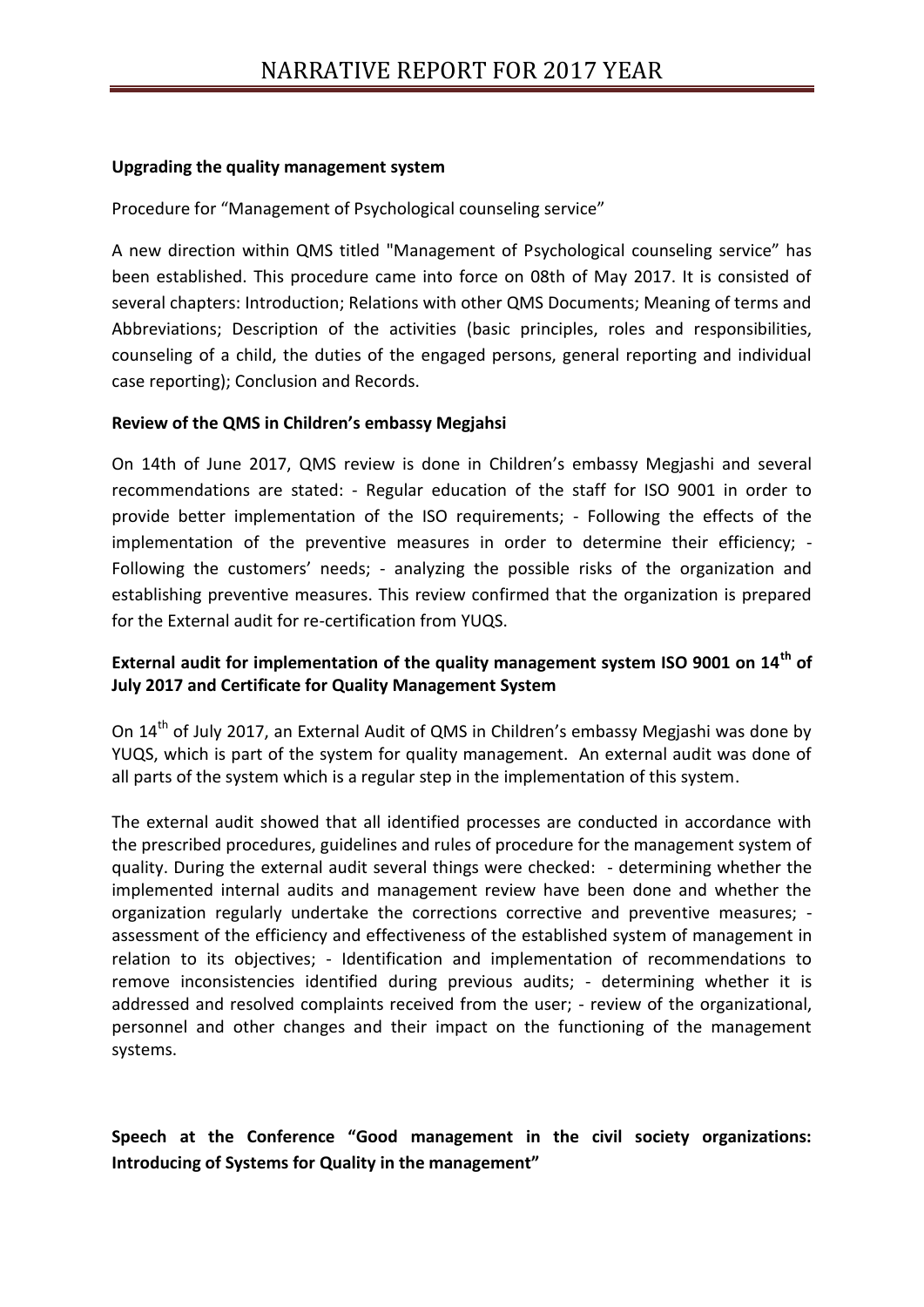The program manager in Children's embassy Megjashi and in the same time responsible person for ISO 9001 was invited to take a speech at the Conference titled "Good management in the civil society organizations: Introducing of Systems for Quality in the management". The conference took place on  $14<sup>th</sup>$  of June 2017 in EU Info center and was organized by Center for Research and Policy Making. During the speech the program manager explained the whole process that Megjashi did for obtaining the ISO 9001 certificate for quality management. She also explained the advantages of the certificate in the work of organization as well as in the mission realization and offer better services to the target groups.

## **7. FUNDRAISING ACTIVITIES**

## **Business plan and research for social enterprise**

The prepared Business plan of Megjashi is step up in the field of sustainability, the organization has work on sustainability with lots of work on finding donations organizing charity events and economic activates. The idea of creating a printing company is 5 years old and now the fundraising sector finally has given the idea written version. The business plan was done with the support of NGO Hera and their project for social enterprise "Empowering Roma women". The research for the collaboration between the NGOs and the printing companies from the business sector was conducted in October 2017. With the results it was obvious that there is free space for the idea of FCEW Megjashi for social enterprise – printing company Bristly. The NGOs are interested in working with a printing company started from the NGO sector that will work with vulnerable groups.

## **Collaboration with FORD Macedonia**

In the month of November 2017, FORD offered to their clients discounts for the cars that were bought every Friday and also promote the collaboration and donation for Megjashi. With every car sold 50 euro were donated to the account of Megjashi. All in all FORD Macedonia donate 300euro for the Children daily center as part of the FCEW Megjashi. The donated money we decided to be spent on a washing machine that also dry's the clouts, so the children from the daily center and their families now can use the washing machine and get clean and dry clouts even in winter.

## **Christmas cards**

Sustainability and Promotion Department at the Children's Embassy Megjashi decided to donate 7023 New Year's greeting cards to the schools which are part of the Peace Education Program. These greeting cards were offered to be used for peace messages written by students, or donated / sent to the citizen, MPs or other decision makers, or in any other way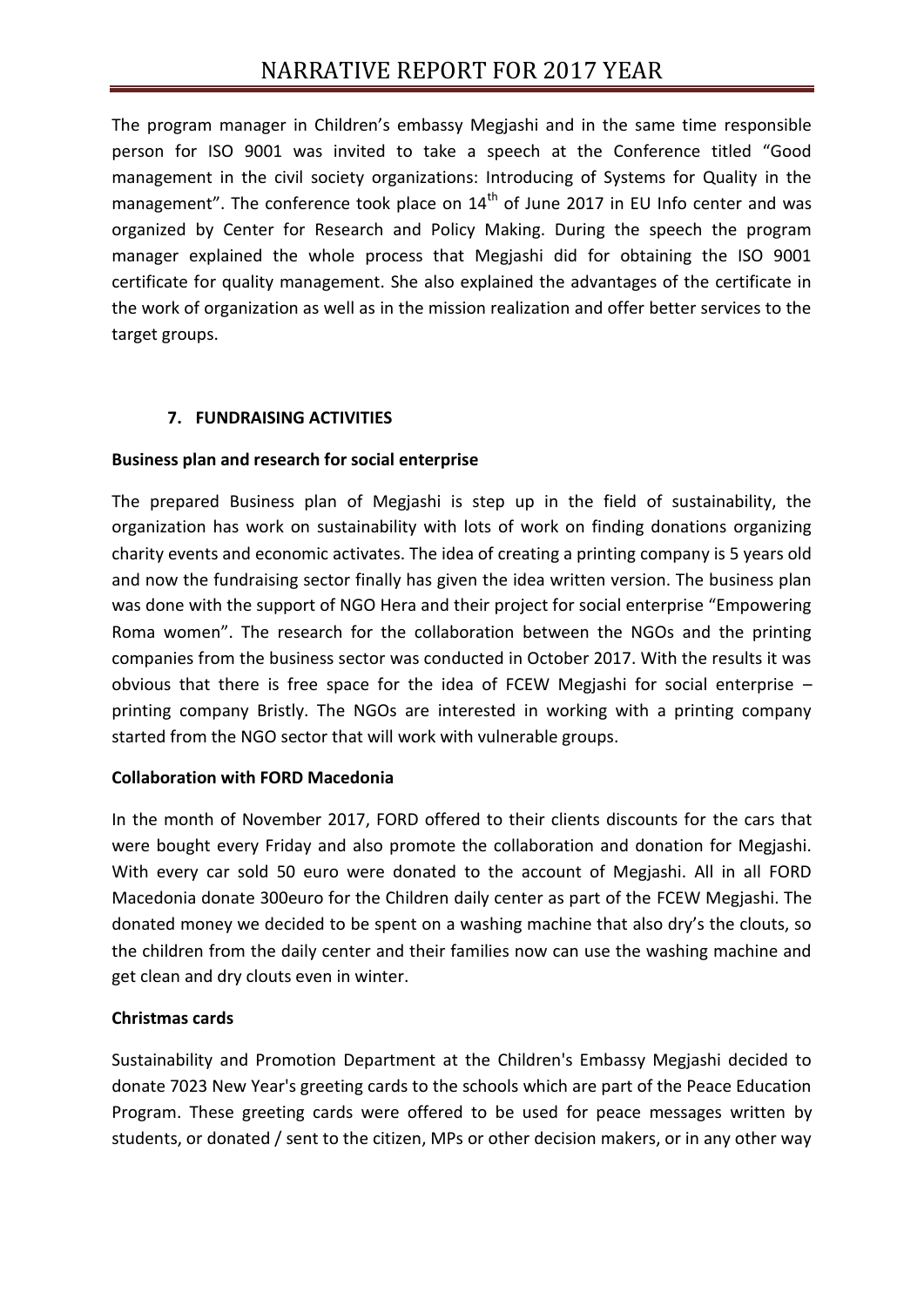that teachers from schools decide. Activities conducted in December in most schools were connected with this donation.

After the donation of Christmas cards the sales started, unlike any other year this year the sales were significantly under the expectations. Even though we start promotion with a web application that offers better promotion that secures the e-mails not to go to spam and even though we bought list of e-mail addresses from companies and promote to new possible supports the purchases were low. Again we were back to the number of supporters from 2016 but with far less Christmas cards sold. This year what was most remarkable was the numbers of bought Christmas cards that was almost a half compared to the previous years. In the end compared to the last year we had for 25% less supporters and 25% less gain.

## **Charity boxes**

Only 12 charity boxes were changed in 2017 but the donations from the citizens were high in those boxes and again we had same result as last year regarding the amount of donation. We are grateful for every person's donation in the charity boxes because that is not just a donation but also recognition for our work that is huge motivation for better performance in future. The donations in the charity boxes are constant every year unlike the Christmas cards that varies every year.

## **8. PROJECT "LET'S TAKE THE RIGHTS IN OUR HAND!**

## **The following activities were implemented in 2017:**

## **Workshop for teaches and experts team for resilient approach and children's right**

The First Children's Embassy in the World - Megjashi, in order to achieve this outcome, firstly created the criteria for mapping and selecting the schools where the project activities took place. After that, an initial baseline research was conducted to check the situation in these schools regarding the violence among the pupils, their participation in the school's life, and their attitude in school settings. The FCEW - Megjashi also provided training for the teachers and the expert team in every school for children's rights and the resilient approach in the work with children. After the training, the staff members of the FCEW - Megjashi offered support to the schools in the application of the resilient approach - offering suggestions in cases where children are victims or doers of violence. For each school, an action plan was prepared by the guidance of experts for violence and discrimination prevention.

The trainings and the creation of the action plans were considered as the most important by the participants, which reported that they need more of these types of trainings where they received new and applicable knowledge. The changes which are expected to occur as a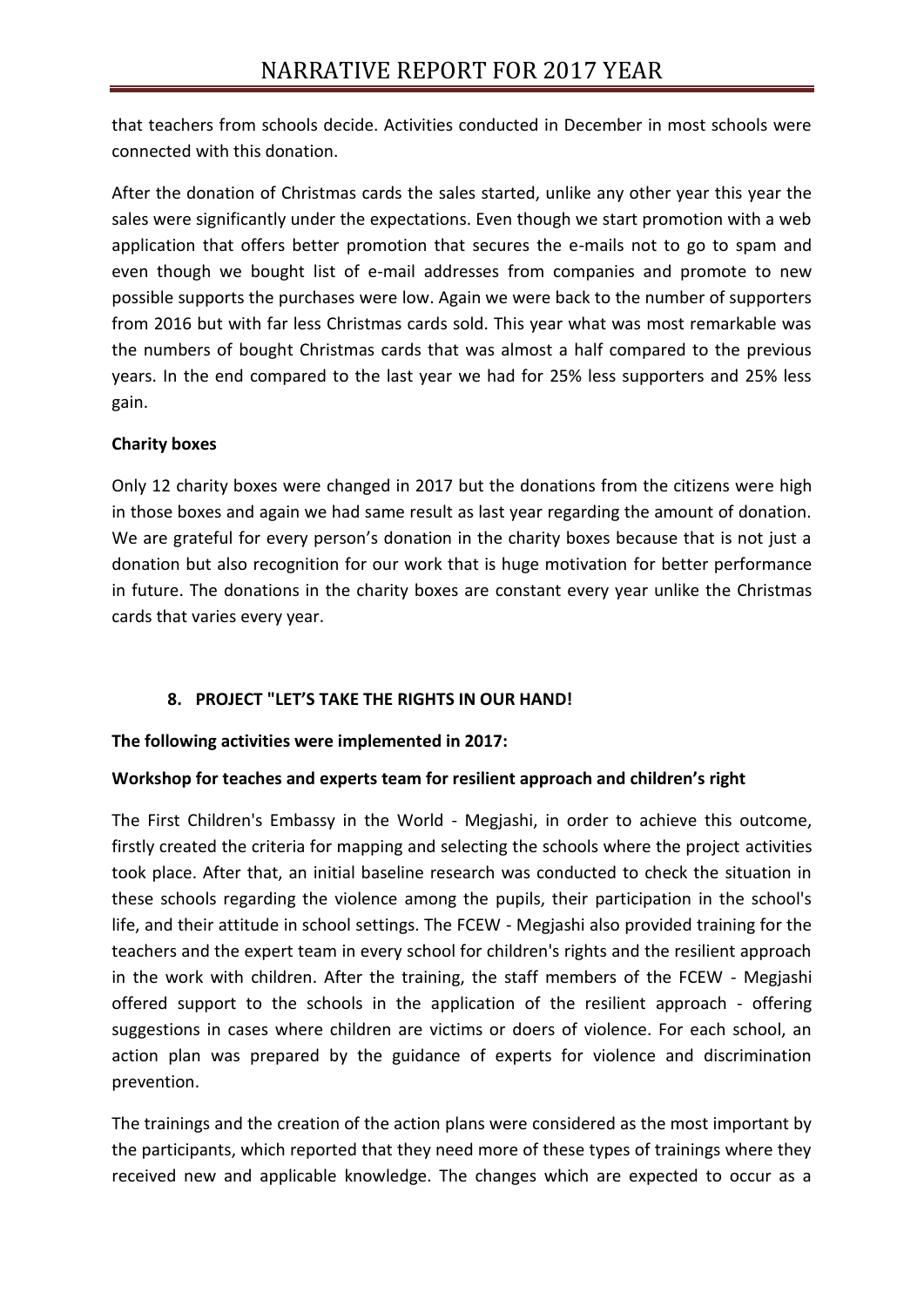result from the action plans, and the provided trainings for the resilience approach, will be checked by a re-test from the baseline research in the following years.

## **Workshop for parents for positive discipline methods in child rearing.**

Three initial workshops, one per school, were held for the parents about their preknowledge for specific developmental periods of their children. These workshops were held by the project coordinator from the FCEW - Megjashi, who is a psychologist, and the parents received knowledge about parenting styles, the importance of the presence of the both parents in child upbringing, and what it means to be responsible parent. In order to check the availability of manuals on the positive discipline methods, a desktop research was done.

The parents reported the importance of these types of workshops and were glad that they have participated. Most of them interacted with the trainer, and are willing to be part of any future similar workshops having the best interest of the child always in mind. Future activities of this kind are planned to take place, which would also include the check if there had occurred any change in the way and style of the parenting.

## **Children and communities are actively involved in reporting of child rights violence using the SOS helpline for children and youth as a tool for children right protection.**

As a purpose of achieving this outcome, three workshops were held by the staff from the FCEW – Megjashi, i.e. the project coordinator and the project assistant. These workshops were meant for 30 children per school, which means a total number of 90 children. On these meetings, the children were brought healthy snacks and drinks in order to promote the importance of healthy food in their general health care. Besides the usage of the SOS phone line for violence prevention, the children were presented the children's rights, and the way of seeking their rights. The children accepted the fact that firstly, it is their responsibility to protect their own rights, and what it means to violate the rights of other peers. The expert team by the school reported to us that children found these workshops useful and interesting.

Regarding the SOS phone line, an annual report and brochures for its promotion were published. They were translated into two languages – Albanian and Roma, and were afterwards distributed to relevant institutions such as schools, municipalities, etc. A pressconference was held in order to present the results from the report to the public together with recommendations for the needs of the children in the protection of their rights and violence prevention.

For the improvement of the SOS phone line, four focus groups were held with different types of participants. One was compiled by children in primary school, the second from parents whose children go into primary school, the third by teachers and expert team in the school, and the last one with participants who are from the socially vulnerable groups who use the services of the FCEW – Megjashi. These focus groups were held by the project